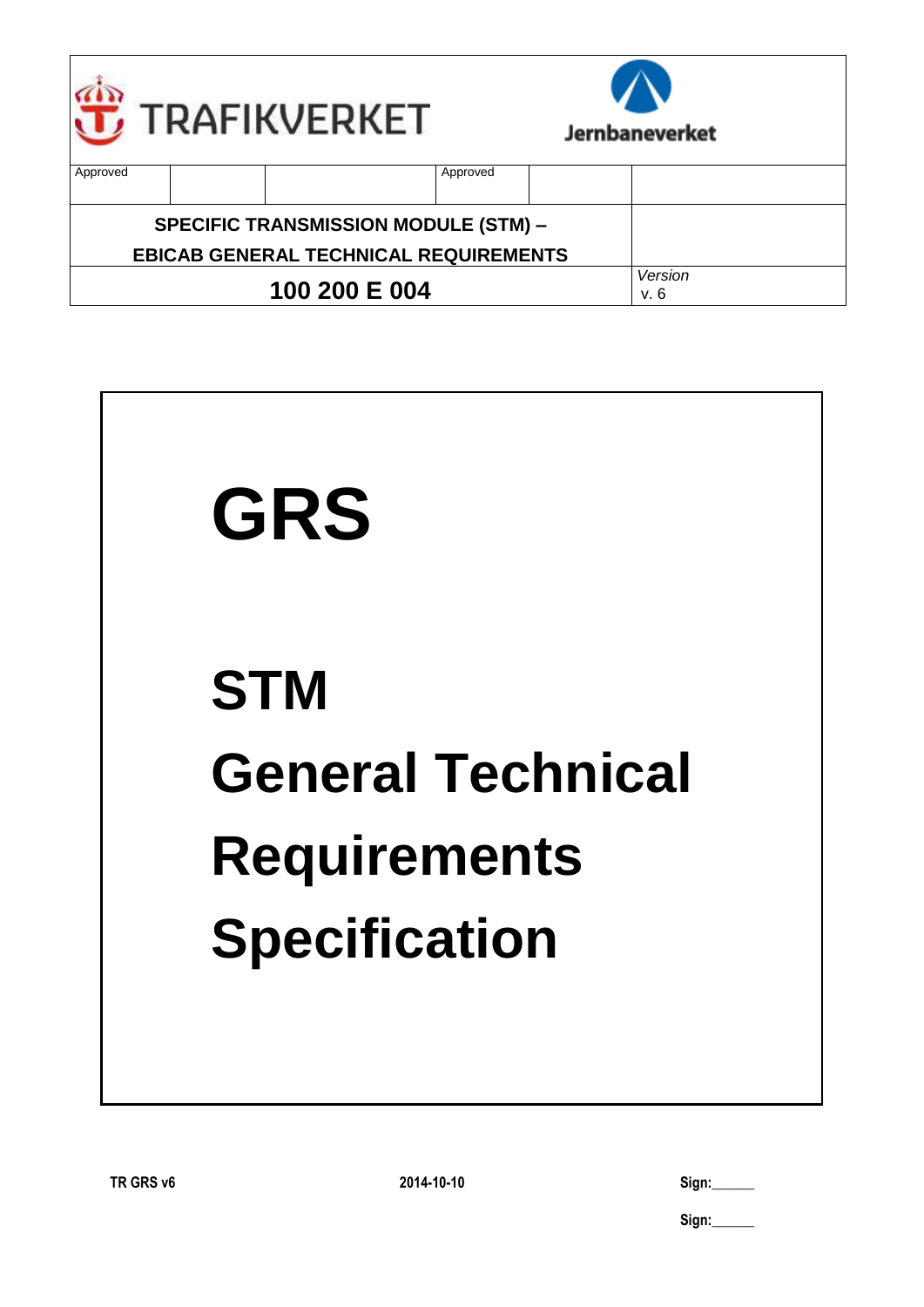# **Document Modification History**

| Version | Modification                                                                                                           | Valid from  | Prepared                | Approved    |
|---------|------------------------------------------------------------------------------------------------------------------------|-------------|-------------------------|-------------|
|         |                                                                                                                        |             |                         |             |
| 6       | Updated requirements for Baseline 3 accor-<br>ding to [STM-Delta-FRS-B3-List-v0.06].                                   | 10 Oct.2014 | B Bryntse, ÅF           |             |
| 5.2     | Updated requirements for Baseline 2 accor-<br>ding to [STM-Delta-FRS-List-v1.26]                                       | 8 Oct 2014  | B Bryntse, ÅF           |             |
| 5.1     | Updated or new national requirements:<br>G64, G57A, G57B. Index chapter added.<br>Improved format of text and headers. | 28.10.2009  | B Bryntse,<br>Teknogram |             |
| 5.0     | Update of national requirements                                                                                        | 26.6.2009   | S Wallin                |             |
| 4.2     | "STM Delta-GRS-List ver A" is introduced                                                                               |             | K.Hallberg              |             |
| 4.1     | <b>Final corrections</b>                                                                                               | 15.2.2007   | U.Svensson              | F. Åhlander |
| 4.0     | I/F C deleted, recorder info changed                                                                                   |             | U.Svensson              |             |
| 3.0     | Changes according to STM National,<br>new I/F F                                                                        |             | U.Svensson              |             |
| 2.1     | Clarification G 58, G34 and G35                                                                                        | 15.4.2003   | J Öhrström              | S-H Nilsson |
| 2.0     | Added info regarding radio I/F chapter 2.3                                                                             | 20.6.2002   | F Åhlander              | S-H Nilsson |
| 1.4     | For approval by RHK, JBV, BV                                                                                           | 6.6.2002    | F Åhlander              | S-H Nilsson |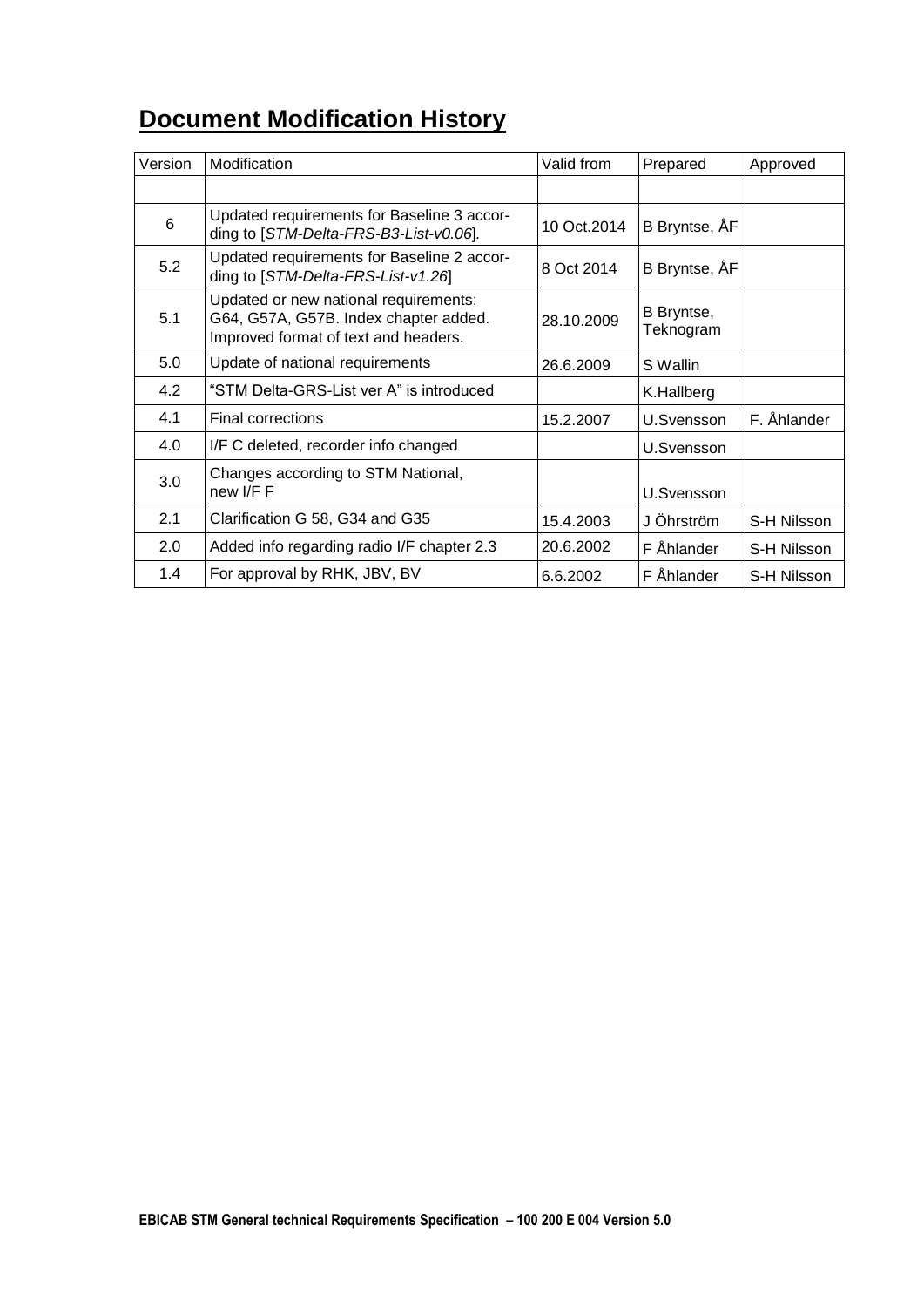# **List of contents**

| 1              |               |                       |    |
|----------------|---------------|-----------------------|----|
|                | 1.1           |                       |    |
|                | 1.2           |                       |    |
|                | 1.3           |                       |    |
|                |               |                       |    |
| $\overline{2}$ |               |                       |    |
|                | 2.1           |                       |    |
|                | 2.2           |                       |    |
|                | 2.2.1         |                       |    |
|                | 2.2.2         |                       |    |
|                | 2.2.3         |                       |    |
|                | 2.2.4         |                       |    |
|                | 2.2.5         |                       |    |
|                | 2.3           |                       |    |
|                | 2.4           |                       |    |
|                | 2.5           |                       |    |
|                | 2.6           |                       |    |
|                | 2.7           |                       |    |
|                |               |                       |    |
| 3              |               |                       |    |
|                | 3.1           |                       |    |
|                | 3.1.1         |                       |    |
|                | 3.1.2         |                       |    |
|                | 3.1.3         |                       |    |
|                | 3.1.4         |                       |    |
|                | 3.1.5         |                       |    |
|                | 3.1.6         |                       |    |
|                | 3.1.7         |                       |    |
|                | 3.1.7.1       |                       |    |
|                | 3.1.7.2       |                       |    |
|                | 3.1.7.3       |                       |    |
|                | 3.1.7.4       |                       |    |
|                | 3.1.8         |                       |    |
|                | 3.2           |                       |    |
|                | 3.2.1         |                       |    |
|                | 3.3           |                       |    |
|                |               |                       |    |
| 4              |               | <b>COMPATIBILITY.</b> | 27 |
|                |               |                       |    |
| 5              |               |                       |    |
|                |               |                       |    |
| 6              |               |                       |    |
|                | 6.1           |                       |    |
|                | 6.2           |                       |    |
|                | 6.2.1         |                       |    |
|                | 6.2.2         |                       |    |
|                | 6.3           |                       |    |
|                |               |                       |    |
| $\overline{7}$ |               |                       |    |
|                |               |                       |    |
|                | 7.1           |                       |    |
|                | 7.2           |                       |    |
|                |               |                       |    |
| 8              |               |                       |    |
|                | TR_GRS_v6.doc | 2014-10-10            |    |
|                |               |                       |    |

Sign:

Sign: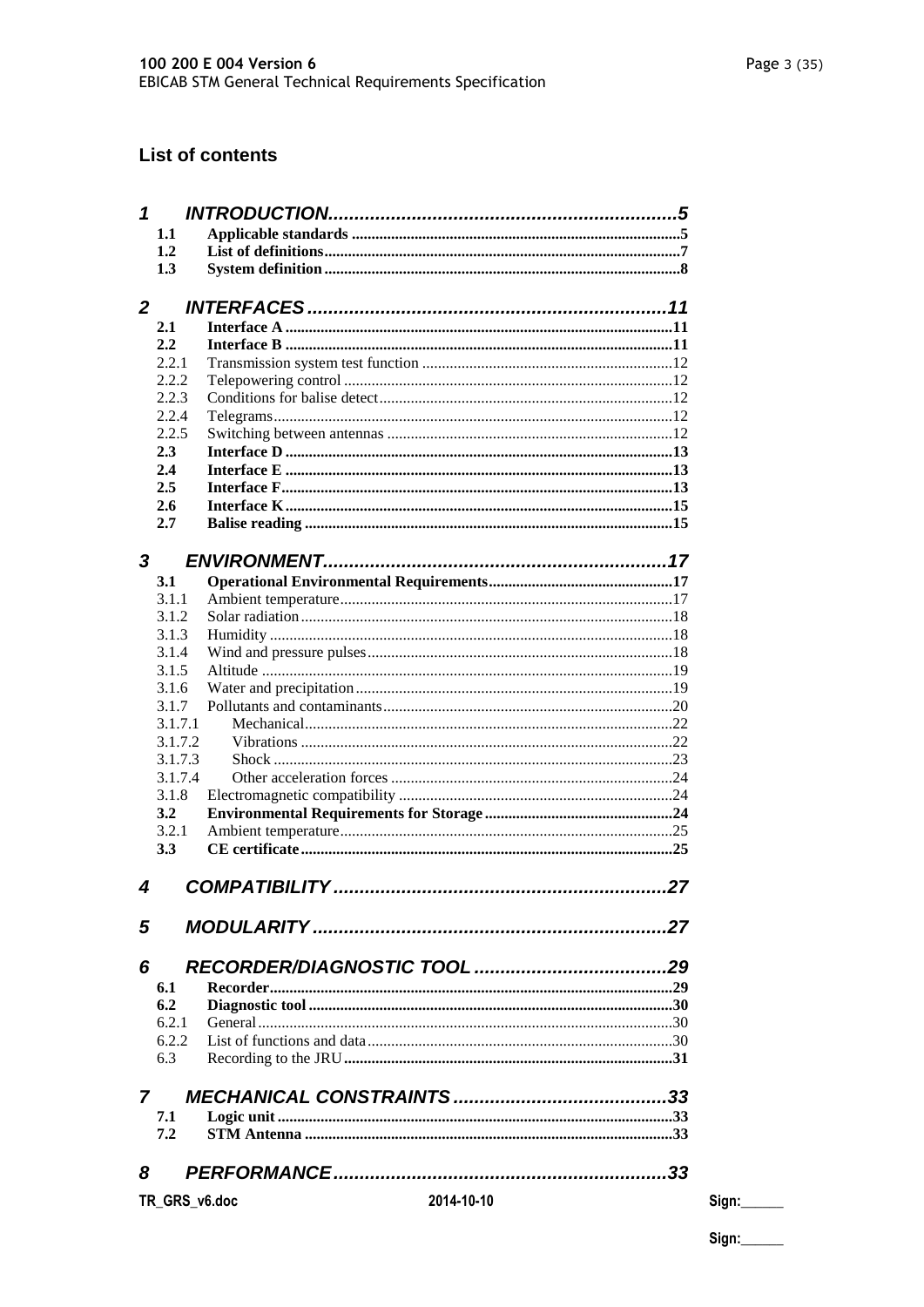| 9   |  |
|-----|--|
| 9.1 |  |

*Contents lists of tables, see the final chapter.*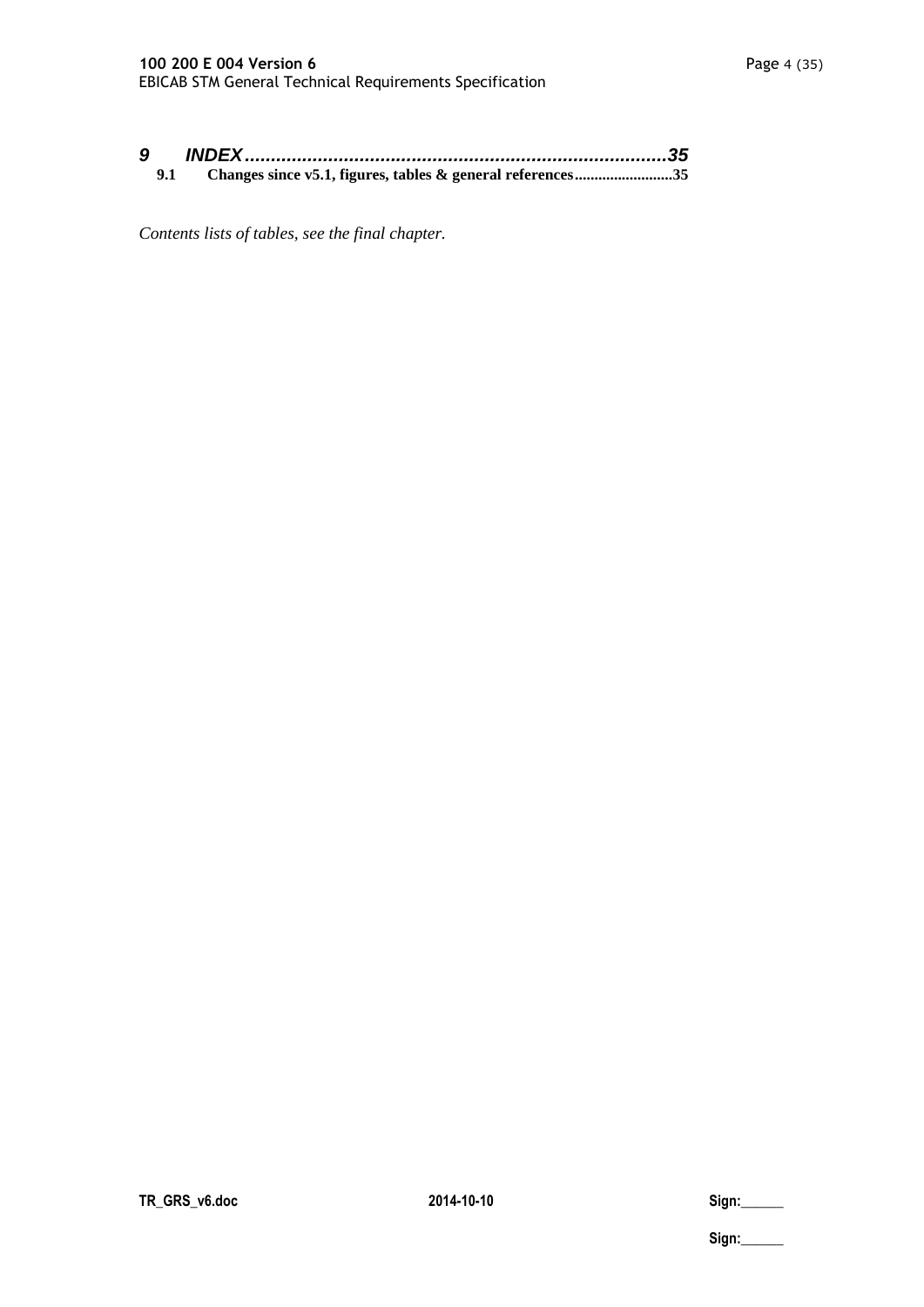# **1 INTRODUCTION**

This document specifies the general technical requirements for the Specific Transmission Module, STM. A majority of the listed requirements will form the basis for the development of a generic product (GP) that will be used for STM applications in Norway, Sweden and Finland i.e EBICAB700 and EBICAB900.

EBICAB700 is the common definition used for the ATP system in Norway and Sweden, ATC-2. This definition is used in the TSI for Control/Command (EG directive 96/48) and covers balises and other ATC-2 products from both existing suppliers.

EBICAB900 is the definition used for the ATP system in Finland, ATP-VR. This definition will be used in the TSI for Control/Command (EG directive 2001/16) and covers balises and other ATP-VR products from both existing suppliers.

In this document, mandatory national requirements are designated G*nn*, while additional requirements are designated A*nn*.

# **1.1 Applicable standards**

**G1** The STM and development of the STM shall comply with the standards listed below. If the standards are not consistent with the Basis for Tender, the Basis for Tender overrides the standard.

| BVF 814.1 | Miljöbaskrav vid upphandling av tjänster och varor (Basic<br>environmental requirements at tenders of services and products) |
|-----------|------------------------------------------------------------------------------------------------------------------------------|
|           |                                                                                                                              |

|                      | UNISIG ERTMS ETCS System Requirement Specification for ERTMS/ETCS, |
|----------------------|--------------------------------------------------------------------|
| Class1 specification | <b>EURORADIO</b> and STM                                           |
|                      |                                                                    |

| TR GRS v6.doc |                    | 2014-10-10                                                                                                              | Sign: |
|---------------|--------------------|-------------------------------------------------------------------------------------------------------------------------|-------|
|               | NUP-T <sub>2</sub> | Community of Nordic Railways (CNR), Specification for Electronic<br>Equipment used on Rolling Stock, edition 09.09.1996 |       |
|               | EN 50238           | Railway Applications – Compatibility between rolling stock and train<br>detection systems, 2003                         |       |
|               | EN 50155           | Railway applications - Electronic equipment used on rolling stock,<br>2001-11-30                                        |       |
|               | EN 50125           | Railway applications – Environmental conditions for equipment,<br>1999-10-29                                            |       |
|               | EN 50121           | Railway applications – Electromagnetic compatibility                                                                    |       |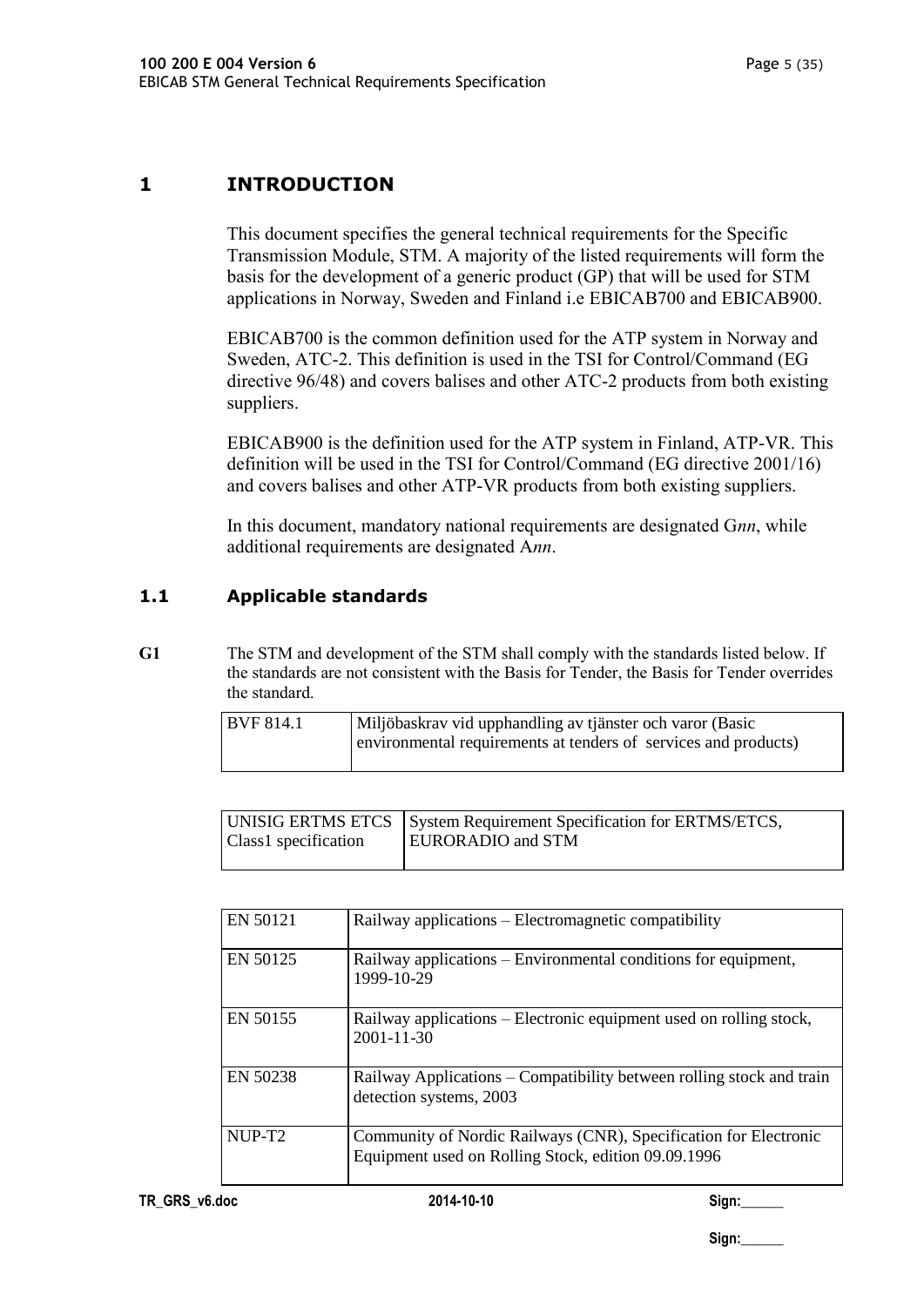| <b>SS-EN 50126</b> | Railway applications - Specification and demonstration of Reliability,<br>Availability, Maintainability and Safety (RAMS)          |
|--------------------|------------------------------------------------------------------------------------------------------------------------------------|
| <b>SS-EN 50128</b> | Railway applications – Communications, signalling and processing<br>systems – Software for railway control and protection systems. |
| SS-EN 50129        | Railway applications – Safety related electronic systems for signalling.                                                           |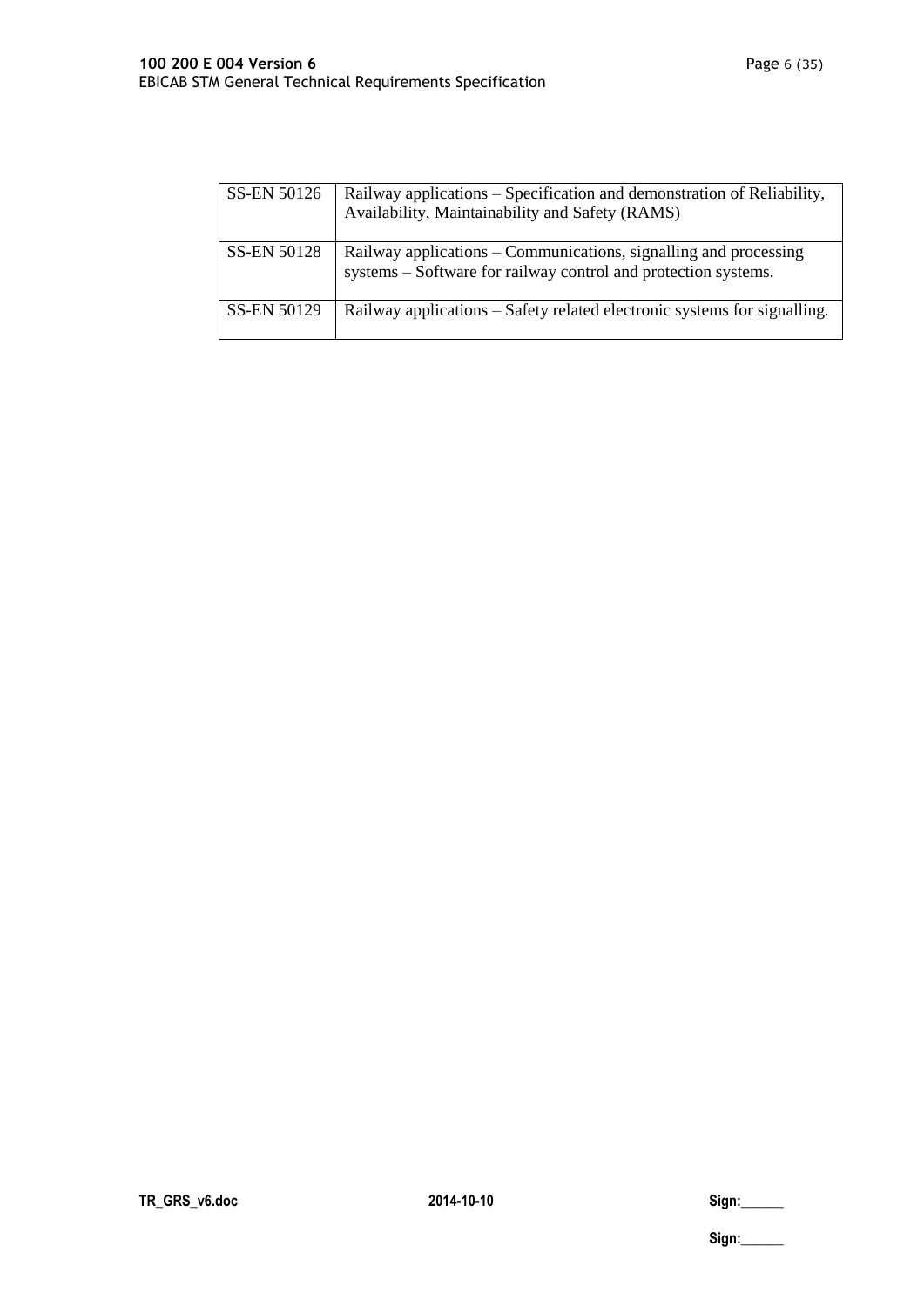# **1.2 List of definitions**

| <b>Expression</b> | <b>Explanation</b>                                                                                                                                                                   |
|-------------------|--------------------------------------------------------------------------------------------------------------------------------------------------------------------------------------|
| Antenna           | The vehicle antenna, which is used for reading passed balises.<br>Mounted on the underside of the engine.                                                                            |
|                   | Automatic Train Control, automatic speed supervision. Two<br>main parts:                                                                                                             |
| <b>ATC</b>        | The onboard equipment, with both ETCS and STM units.<br>□                                                                                                                            |
|                   | The track equipped mainly by ATC-2/ATP-VR balises, but<br>$\Box$<br>Eurobalises can also be used.                                                                                    |
| ATC equipment     | A common name of the track and train equipment that is<br>included in the ATC system.                                                                                                |
| <b>Balise</b>     | A transponder that is placed between the rails. When<br>requested, it transmits information to passing trains.                                                                       |
| <b>ERTMS</b>      | European Rail Traffic Management System.                                                                                                                                             |
| <b>ETCS</b>       | European Train Control System.                                                                                                                                                       |
| <b>EVC</b>        | European Vital Computer.                                                                                                                                                             |
| <b>FRS</b>        | <b>Functional Requirements Specification</b>                                                                                                                                         |
| H(8, 4)           | Hamming code 8, 4.                                                                                                                                                                   |
| H(16, 11)         | Hamming code 16, 11.                                                                                                                                                                 |
| $\Gamma$          | Interface.                                                                                                                                                                           |
| M(8, 4)           | Modified Hamming code 8, 4.                                                                                                                                                          |
| M(16, 11)         | Modified Hamming code 16, 11.                                                                                                                                                        |
| <b>STM</b>        | Specific Transmission Module.                                                                                                                                                        |
| <b>STM SRS</b>    | STM System Requirements Specification.                                                                                                                                               |
| Synchronisation   | Method to identify the beginning and end of message in a<br>serial data flow.                                                                                                        |
| Telegram          | A message, received by the onboard equipment. The telegram<br>is surrounded by synchronisation words (EBICAB700) or<br>features an embedded synchronization sequence<br>(EBICAB900). |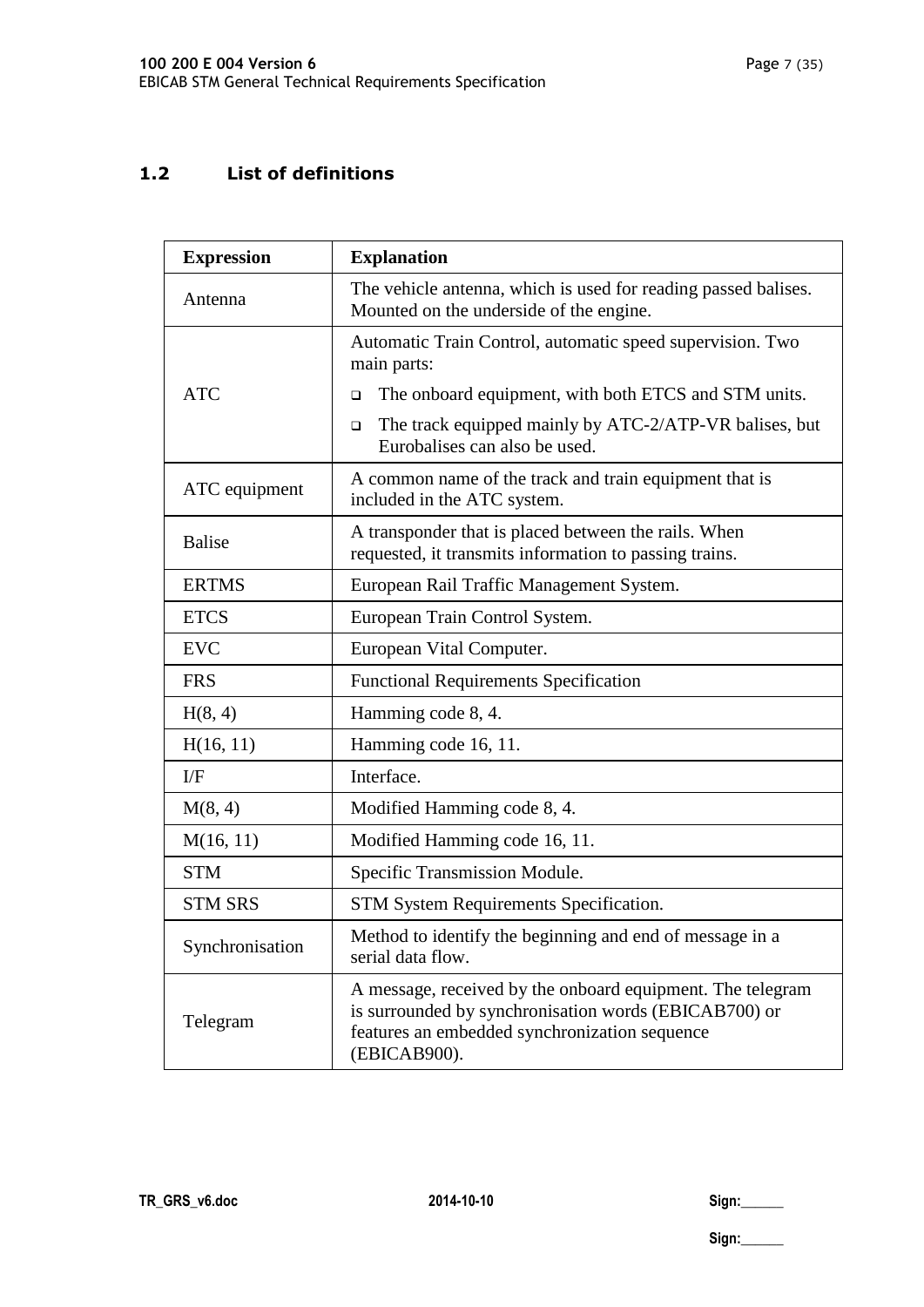# **1.3 System definition**

The Specific Transmission Module, STM, is an on-board constituent fully defined by its functionality, interfaces and performance. The basic functionality of the STM is specified as a list of requirements in the Functional Requirements Specification (FRS). All other technical requirements, including specifications of interfaces and performance requirements are listed in this document.

The following figure defines the STM system borders:



Figure 1: STM System borders and interfaces

The STM includes two internal parts defined as Logic unit and Antenna.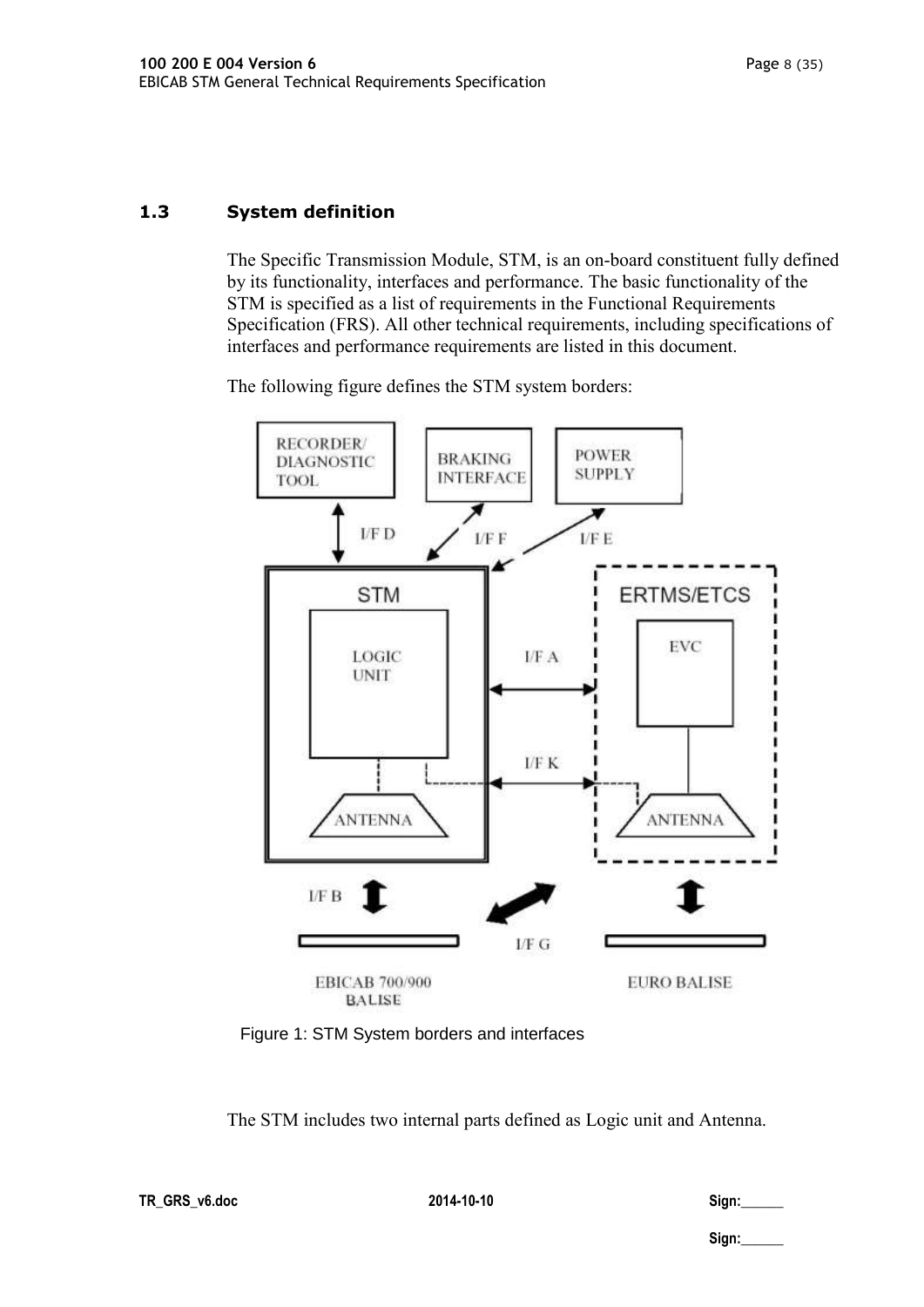The STM includes the following interfaces:

- Interface A FFFIS I/F between the STM and ERTMS/ETCS kernel and/or DMI
- Interface  $B FFFIS$  I/F between the STM and EBICAB 700/900 Balises
- Interface D FFFIS I/F between the STM and a recorder or a diagnostic tool
- Interface  $E FFFIS$  I/F between the STM and the power supply
- Interface F- FFFIS I/F between the STM and the braking system
- $\bullet$  Interface K FFFIS I/F between the STM and a combined ATC/ETCS Antenna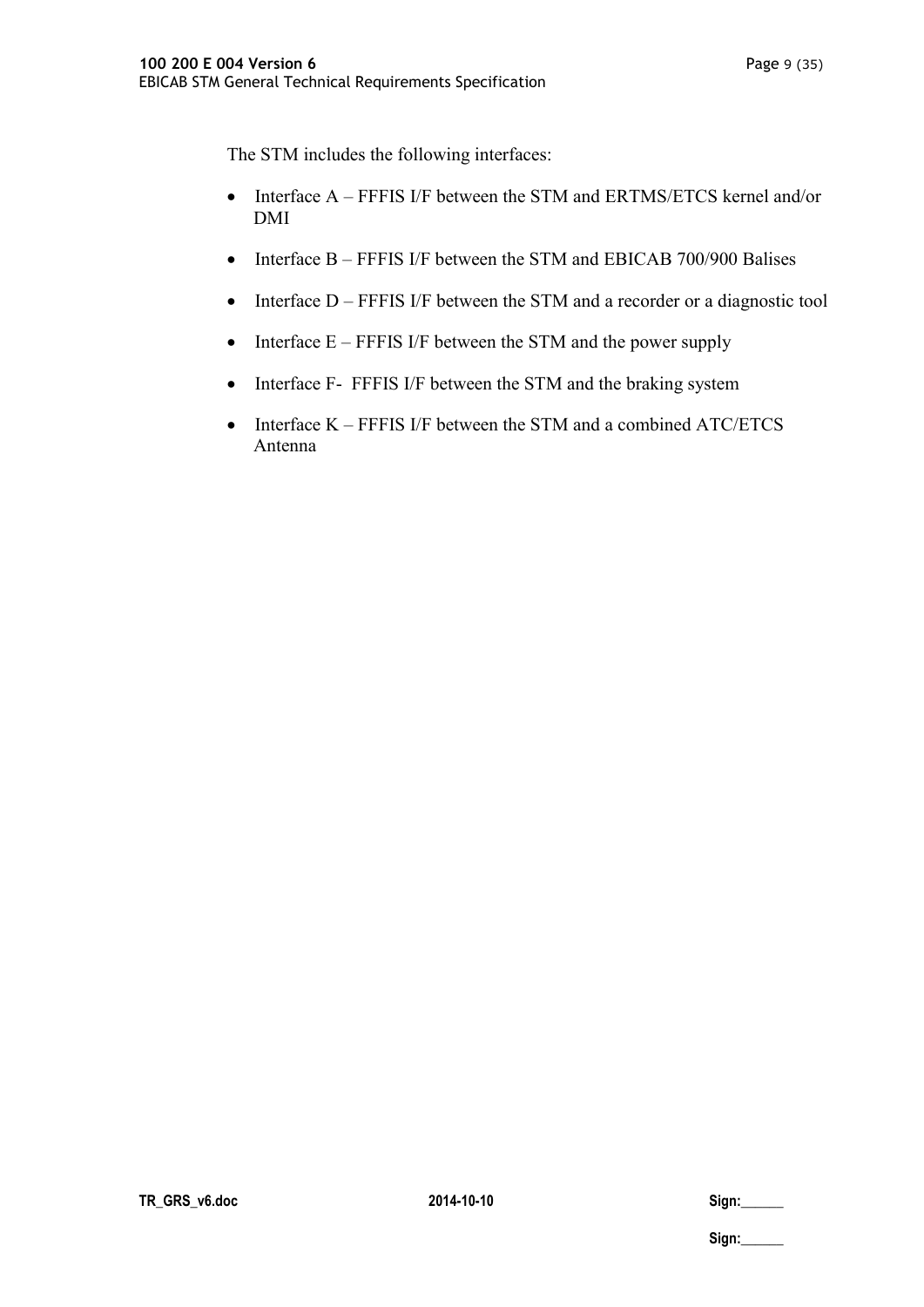(blank)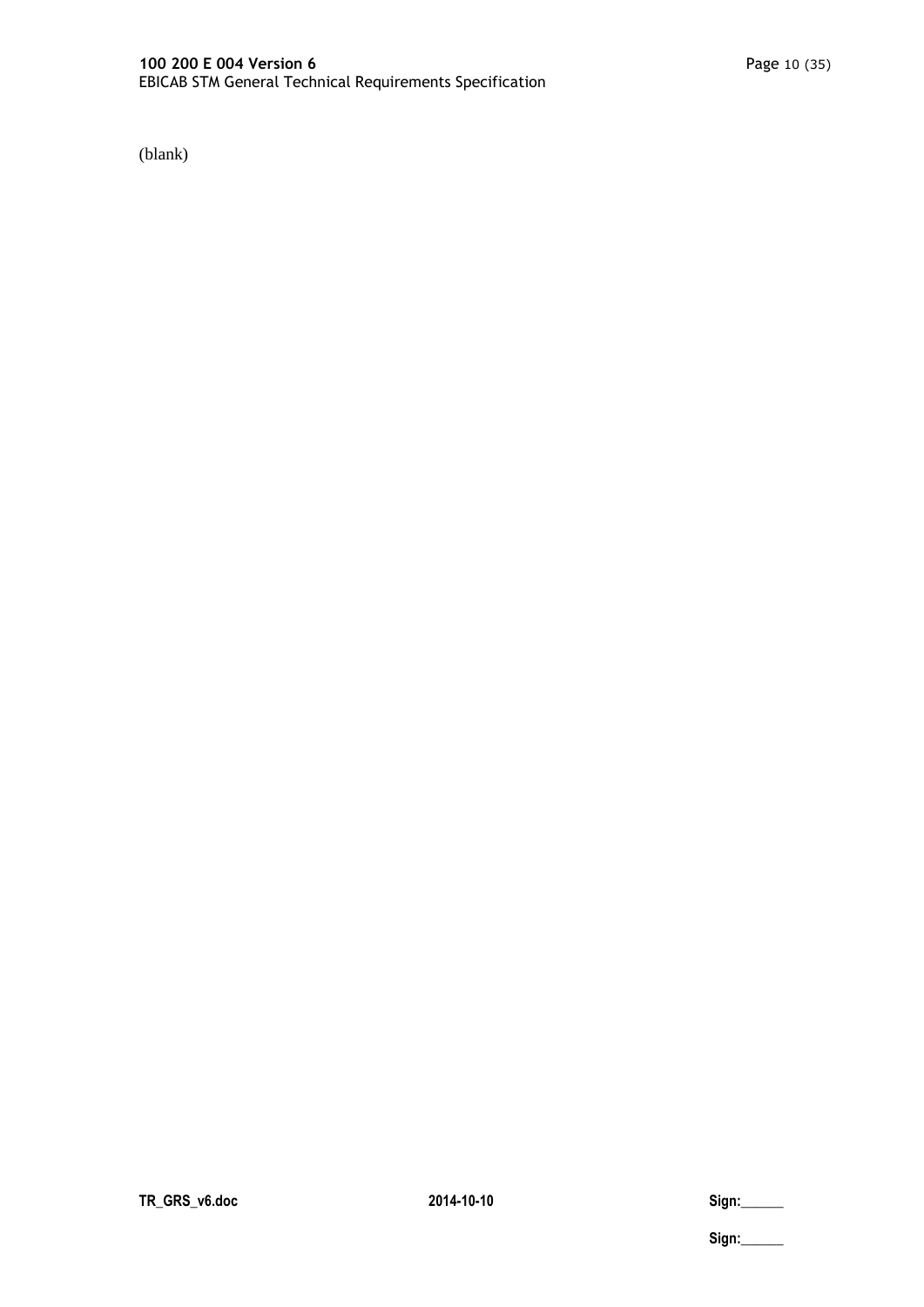# **2 INTERFACES**

# **2.1 Interface A**

Interface A is defined as the basic communication interface between the STM and the ERTMS/ETCS kernel and/or DMI. Depending on the physical arrangement of the STM, requirement G2A *or* G2B shall be fulfilled.

- **G2.52b** The STM shall include an Interface A based on the following subsets of the UNISIG ERTMS/ETCS Class 1 specification.
	- a) SUBSET–026-v3.4.0 (ERTMS/ETCS SRS)
	- b) SUBSET–035-v3.1.0 (STM FFFIS)
	- c) SUBSET–056-v3.0.0 (Safe time layer)
	- d) SUBSET–057-v3.0.0 (Safe link layer)
	- e) SUBSET–058-v3.1.0 (Application layer)
	- f) SUBSET–059-v3.0.0 (STM Performance requirements)
- **A2.52b** *Alternative:* For an internal STM (the STM is integrated in the ETCS hardware) the communication hardware may be omitted and the protocol may be adapted to the actual system structure.

The functionality as seen from a user standpoint must still fulfill the following subsets:

- a) SUBSET–026-v3.4.0 (ERTMS/ETCS SRS)
- b) SUBSET–035-v3.1.0 (STM FFFIS), except for chapter 14 (Profibus)

c)-e) Reserve.

f) SUBSET–059-v3.0.0 (STM Performance requirements)

## **2.2 Interface B**

Interface B is defined as the airgap interface between the STM and EBICAB 700/900 balises.

The airgap specification for interface G (UNISIG SUBSET 100 - Interface 'G' Specification, issue 1.0.1) can be applied also to interface B.

**TR\_GRS\_v6.doc 2014-10-10 Sign:\_\_\_\_\_\_**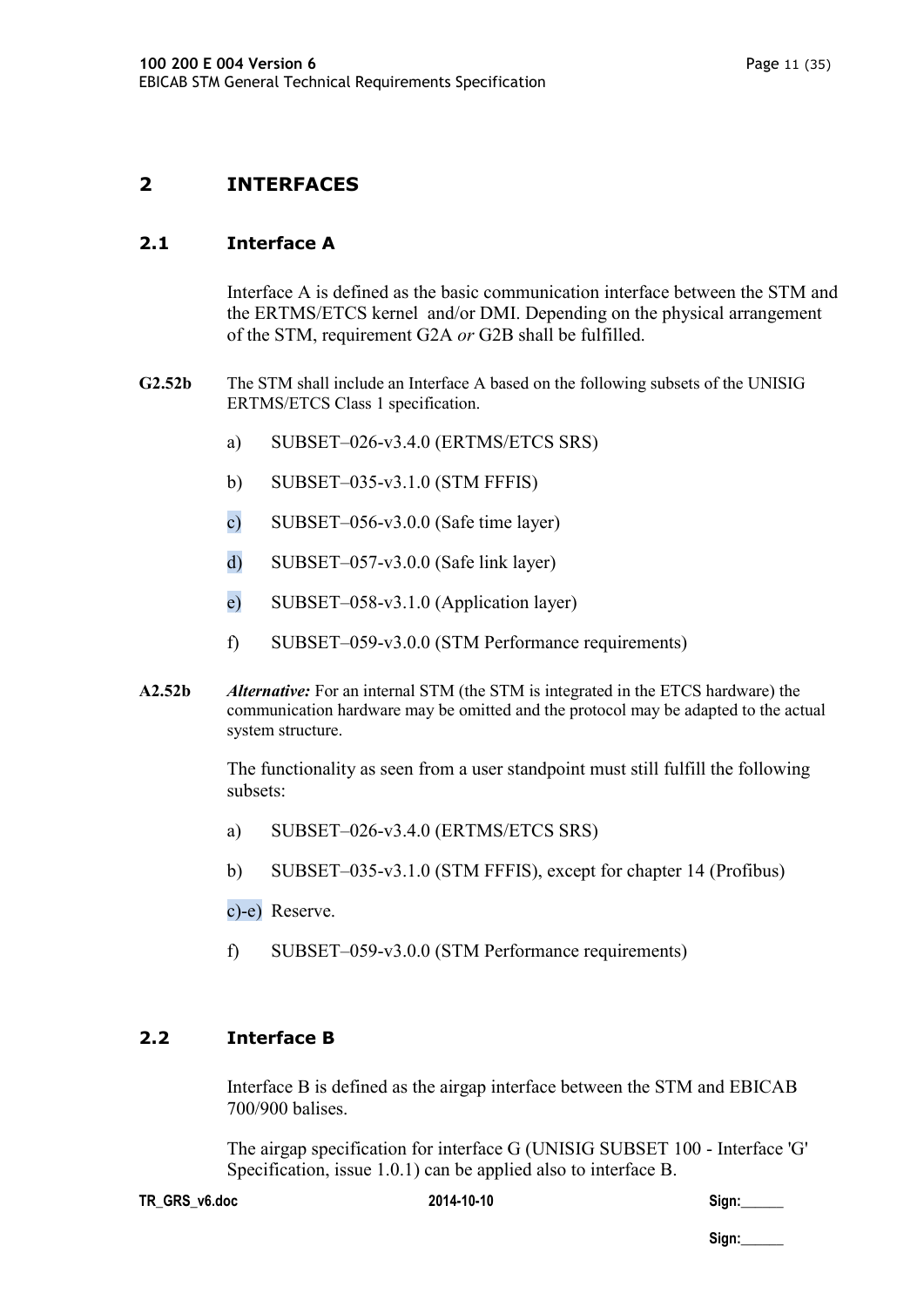- 
- **A3** The STM shall include an interface B according to subset 100, alternative see below. The interface shall be designed for full compatibility with all existing balise types in the track systems of JBV/BV.

Alternative: A transmission system that is approved for usage with ATC-2 can be accepted even if its specification should deviate from Subset 100.

#### **2.2.1 Transmission system test function**

The purpose of the test function is to ensure that the transmission system is able to detect balises. In case of transmission system deficiencies, the system shall immediately revert to a safe behaviour, either braking or giving an alarm. This is described in the FRS.

#### **2.2.2 Telepowering control**

- **A4.51a** Reserve.
- **A5.51a** Reserve.

*A-Table. Reserve.*

#### **2.2.3 Conditions for balise detect**

The basis for safe operation of any ATC system is the safe detection of all balises. The detection scheme (24-bit Swedish/Norwegian) is described in the FRS.

#### **2.2.4 Telegrams**

Telegram content and synchronisation is described in the FRS.

#### **2.2.5 Switching between antennas**

The maximum allowed distance between the antenna in use and the first axle shall be 6.4 meters, otherwise problems can occur with signals going to a stop aspect before the balises have been read. If this distance cannot be kept with a single antenna, the transmission system must be switched between two antennas, placed within the allowed limit.

In vehicles with two antennas, the transmission system shall select antenna according to which cab is active. The forward antenna shall always be used.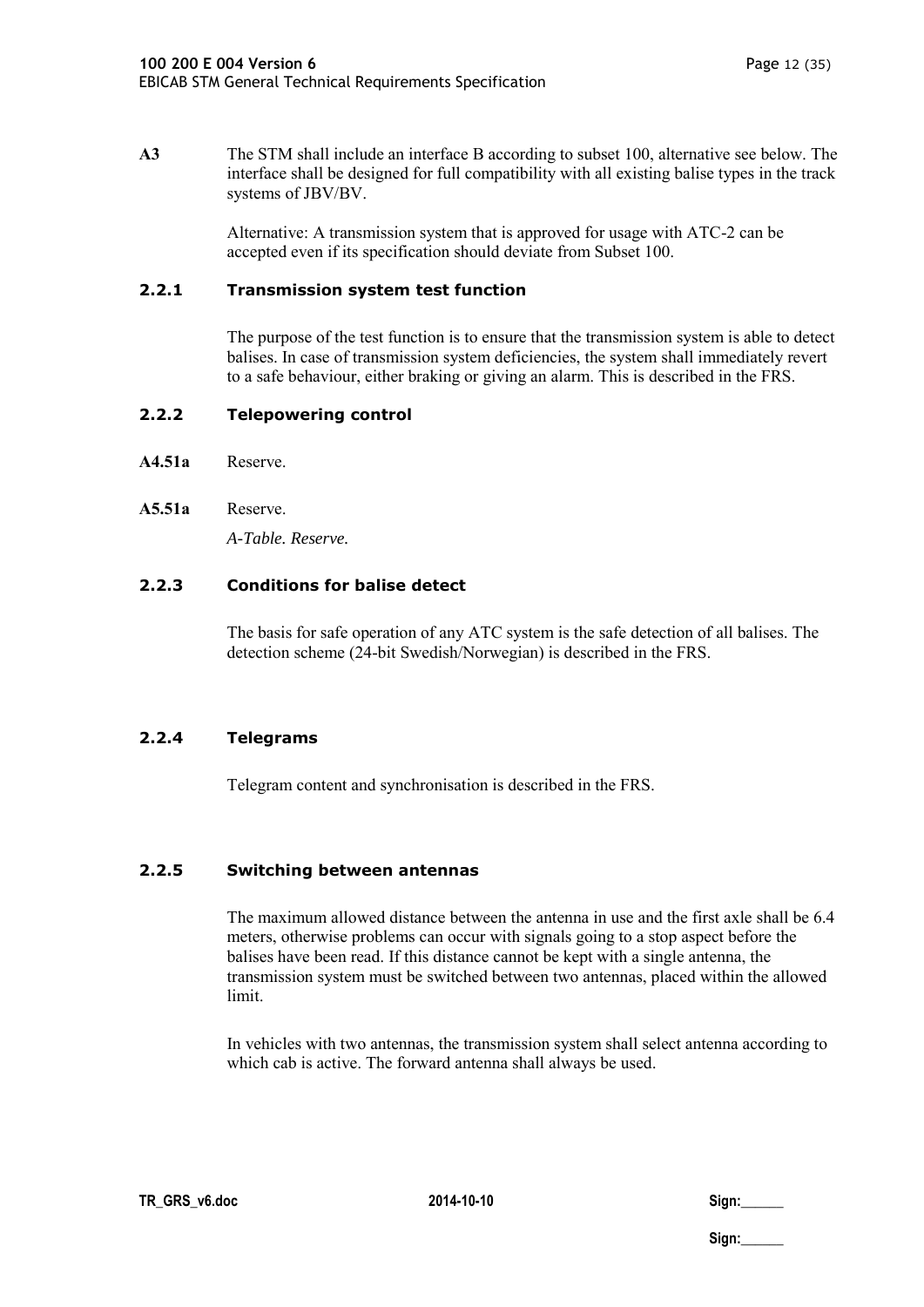## **2.3 Interface D**

Interface D is defined as the interface between the STM and a recorder or a diagnostic tool.

- **A6** The STM shall include an interface D. The interface shall be designed according to the following requirement:
	- The physical and electrical interface shall make it possible to connect the STM to a COM port or a USB port of a standard PC.

This requirement does not by itself imply that a recorder function is mandatory.

# **2.4 Interface E**

Interface E is defined as the interface between the STM and the power supply. For an internal STM (integrated in the ETCS hardware), interface E is not applicable.

**G7** An external STM shall include an interface E.

The interface E shall fulfill the following requirements:

- **G8** The STM equipment shall be powered from the battery of the vehicle.
- **G9** The STM shall be fully operable at any of the following battery voltages on the vehicle.

| <b>Nominal</b> | <b>Variation</b>         |
|----------------|--------------------------|
| 24V            | According to EN<br>50155 |
| 48V            |                          |
|                | Interruption class       |
| 60V            | S2 (10 ms)               |
| 72V            |                          |
| 110V           |                          |

**G10** The equipment shall function adequately with a non-earthed DC supply and with an earth fault which could possibly occur on either side of the two battery poles.

## **2.5 Interface F**

Interface F is defined as the interface between the STM and the braking system.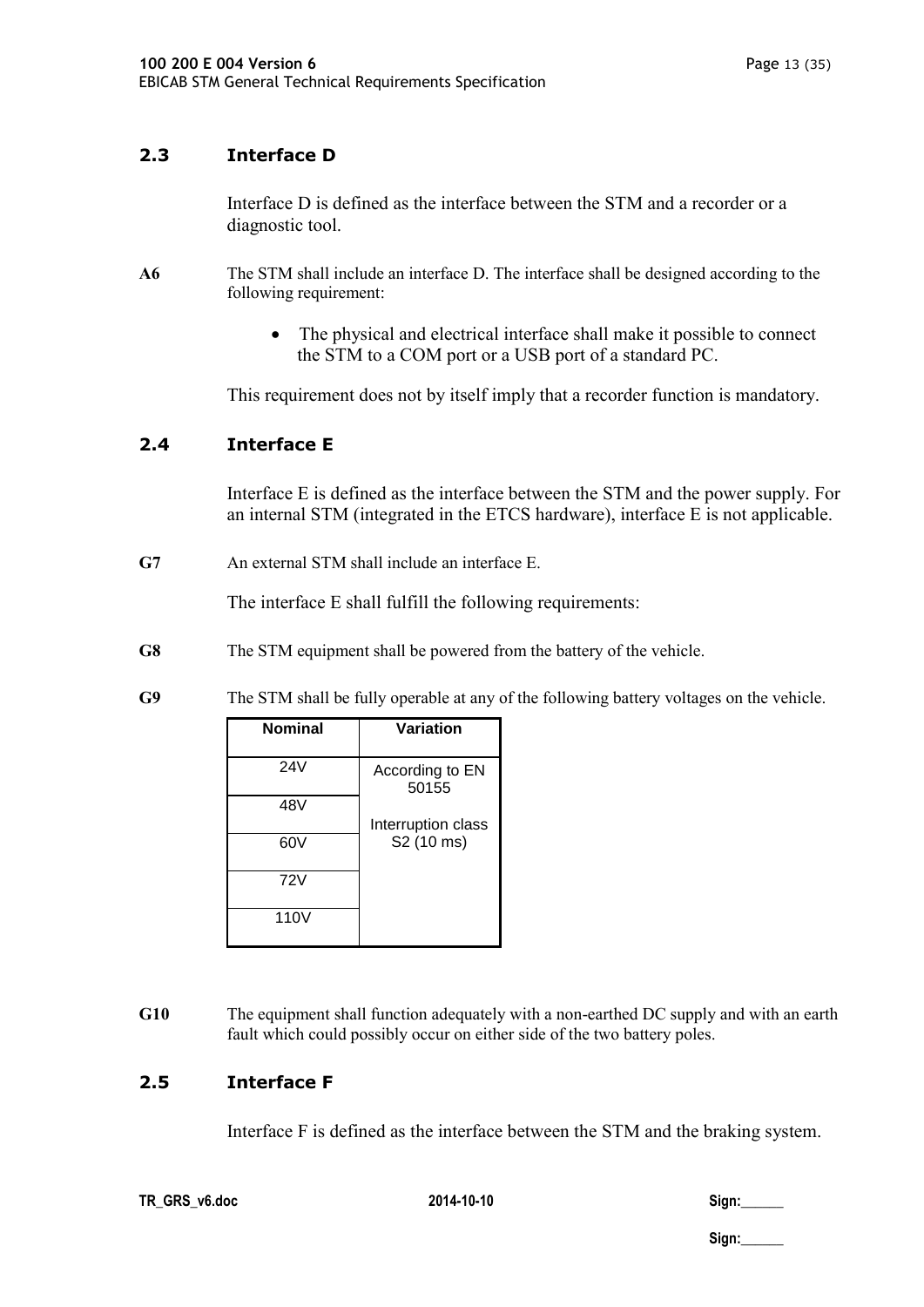- **G62** The STM shall have access to a feedback from the braking system. This is necessary to fulfill the braking curve requirements stated in the FRS. The feedback may be physically included in interface F, but as an alternative the STM may use other sources for pressure feedback, as long as it provides the same function.
- **G63** Reserve
- **G64.50a A** safe direct emergency brake connection shall be implemented on-board in the following case:
	- a) The response time from the combined systems STM and ETCS  $> 0.5$  s, where
		- The response time is counted from the event (received balise or other information) that is required to activate the emergency brake, until the emergency brake relay contact is opened.
	- b) Reserve.

*Note:* This means that the STM has to be able to give an emergency brake order either through both interfaces A and F, or only through interface A, depending on whether interface F is implemented or not.

- **A65** It shall be possible to choose by the time of installation whether the safe connection to the emergency brake shall be implemented or not.
- A66.51n a) The STM shall have access to the status of the EP brake (EP brake active / EP brake not active).
	- b) This status input shall control the value of the parameter EPA when  $EPX =$ Mixed EP Interface.

*Note.* EPA can not be changed manually in this case.

A67.51n The STM shall have direct service brake connection.

*Note.* This enables STM service brake test when the Start of mission procedure is performed in an ETCS-equipped area.

A68.51n The STM shall provide an additional, direct output to control soft service braking.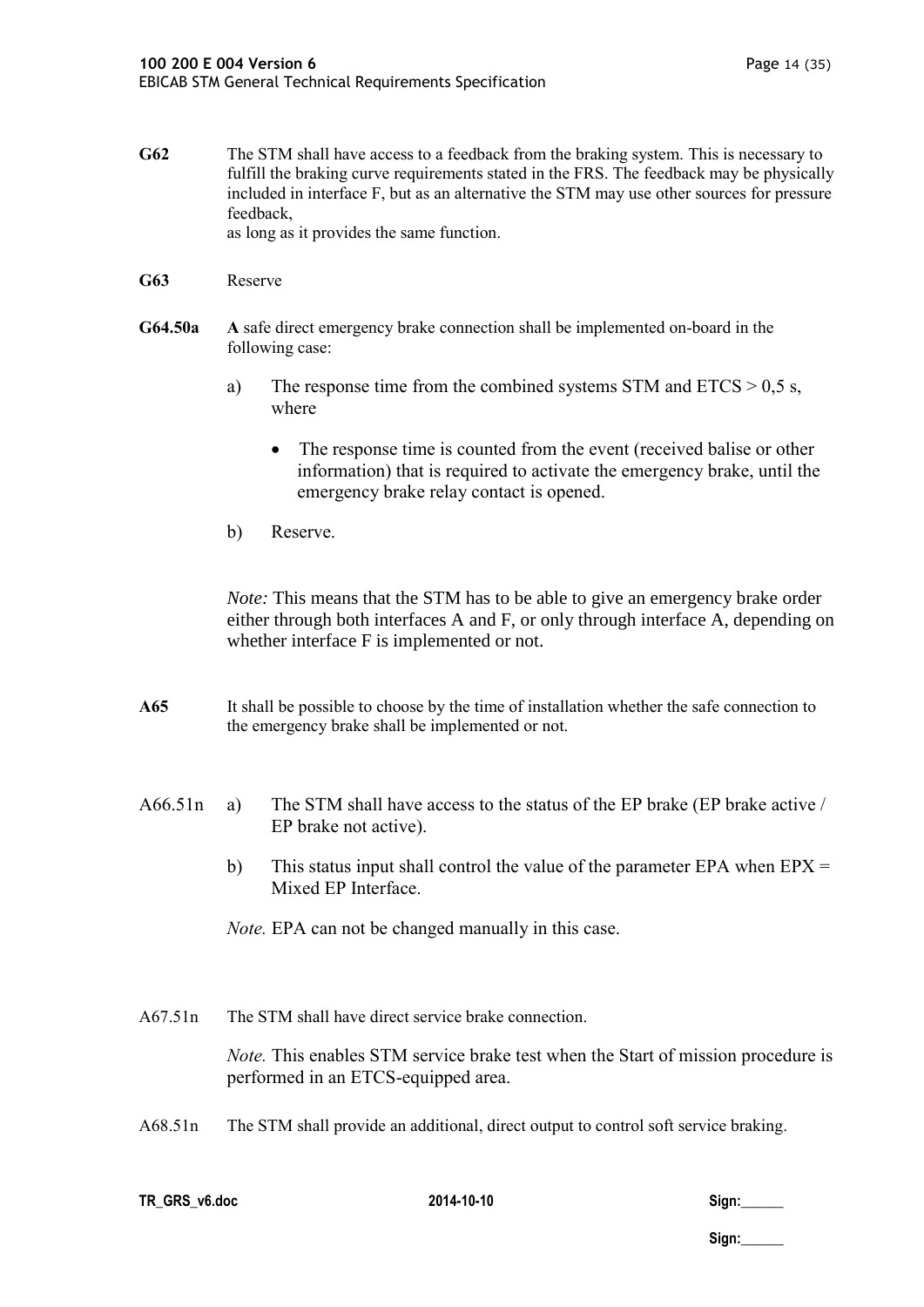## **2.6 Interface K**

Interface K is defined as the interface between the STM and the ERTMS/ETCS transmission system. Interface K is mandatory for the use of a combined ATC/ETCS antenna.

**A11** The STM shall include an interface K according to subset 101. For an internal STM, other interfaces can be accepted.

> *Note:* Even if interface K is not a national requirement, it is strongly recommended that it is included in all external STM:s.

# **2.7 Balise reading**

- **G12** The STM shall provide a means for reading ATC-2 balises, either via interface B or interface K.
- **G13** Reserved.
- **G14** Reserved.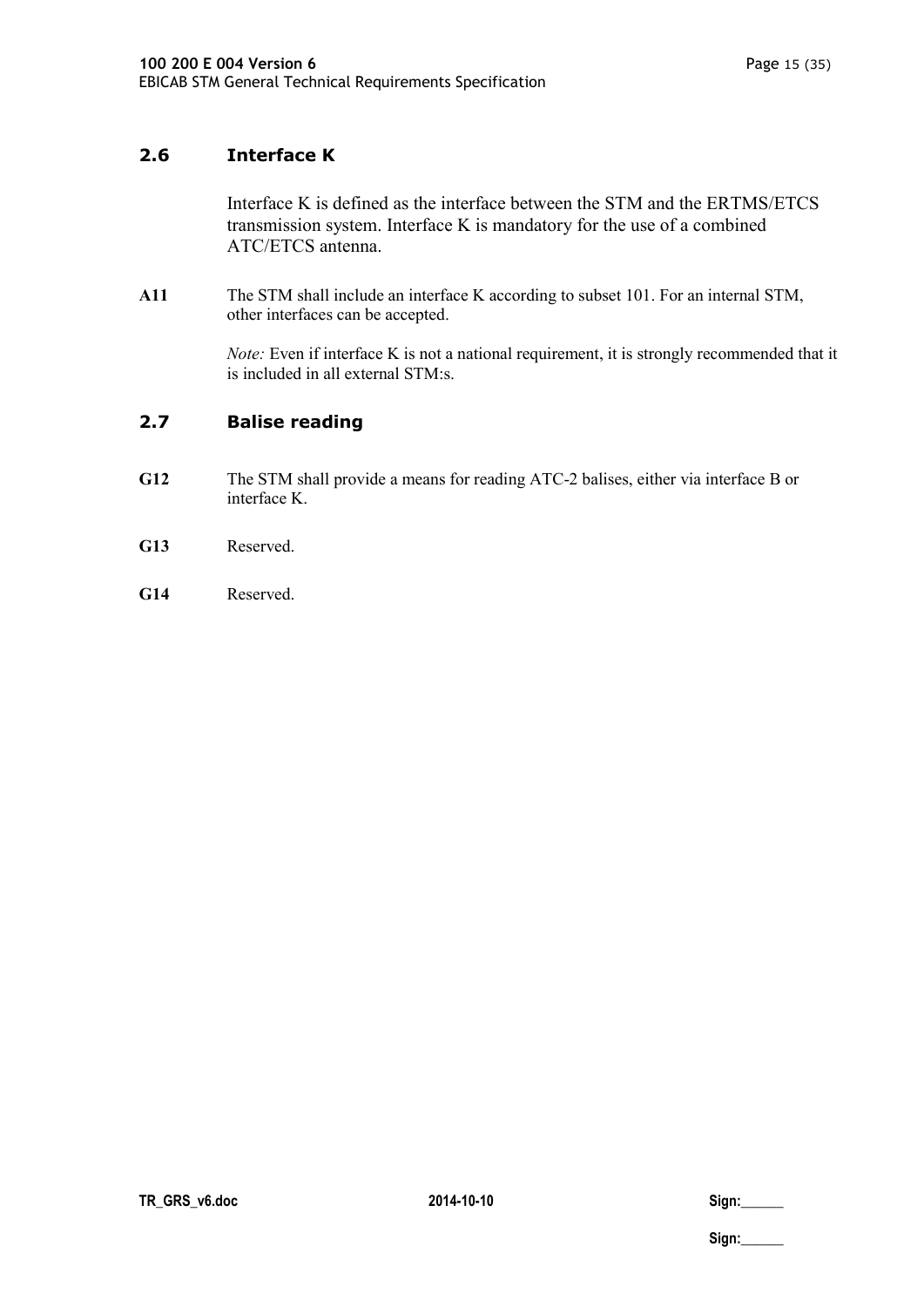(blank)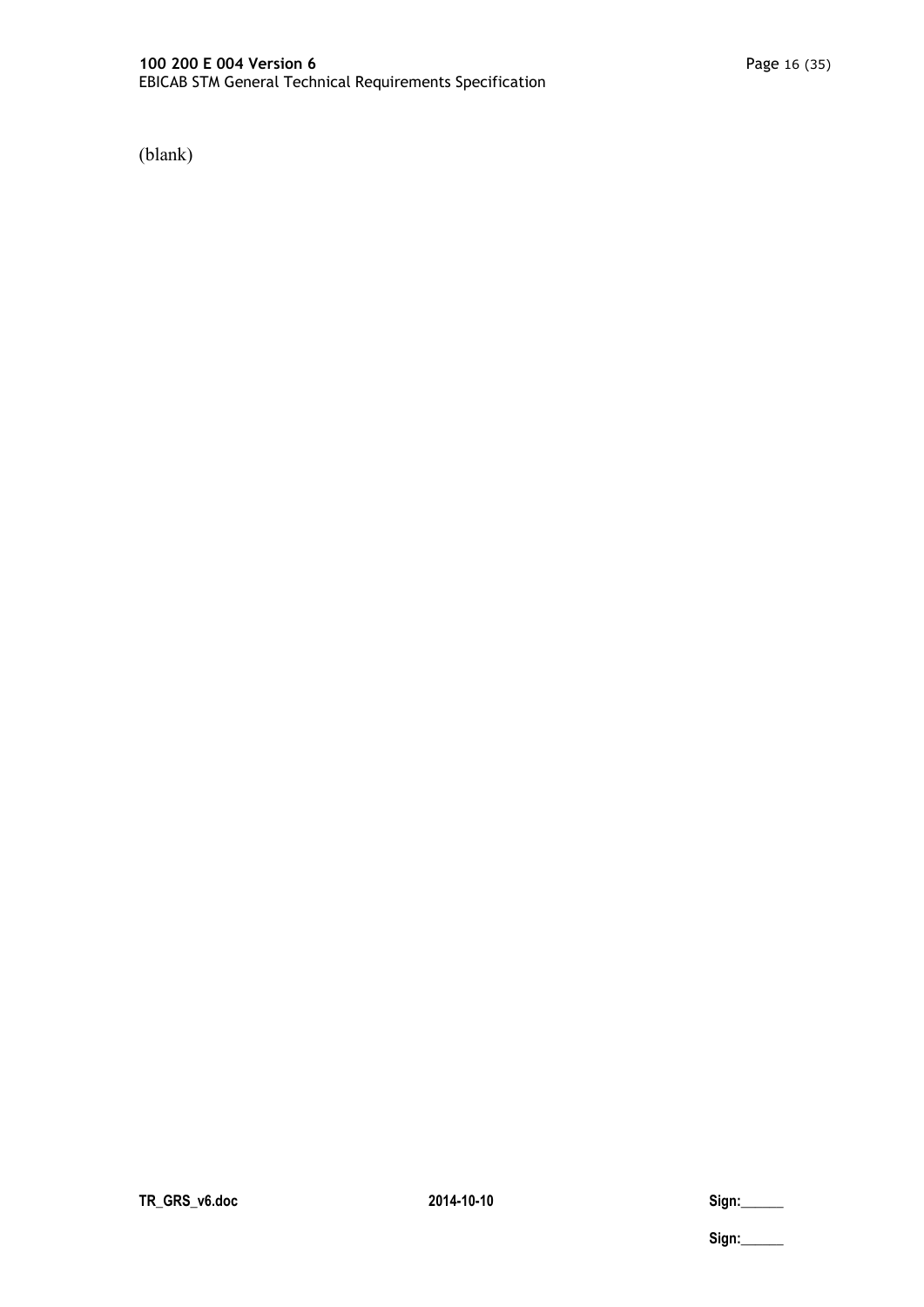# **3 ENVIRONMENT**

This section specifies the environmental requirements on the STM equipment. Requirements are specified below for:

- ambient temperature
- solar radiation
- humidity
- wind and pressure pulses
- altitude
- water and precipitation
- pollutants and contaminants
- mechanical
- electromagnetic compatibility

## **3.1 Operational Environmental Requirements**

- **G15** The equipment shall have full functionality within the requirements specified below. Full functionality of STM means that no malfunction may arise as a cause of any combination of environmental conditions within the specified requirements.
- **G16** If STM is exposed to environmental conditions outside specified requirements, malfunctions that may occur shall not affect the overall safety of the STM.

#### **3.1.1 Ambient temperature**

**G17** Temperature requirements that shall be fulfilled by the STM are specified in the table 1.

| <b>INSTALLATION</b><br><b>LOCATION</b> | <b>Ambient temperature</b> |
|----------------------------------------|----------------------------|
| <b>Train (Outdoor)</b>                 | $-40$ to $+70$             |
| <b>Train (Indoor)</b>                  | $-25$ to $+70$             |

**Table 1 Temperatures**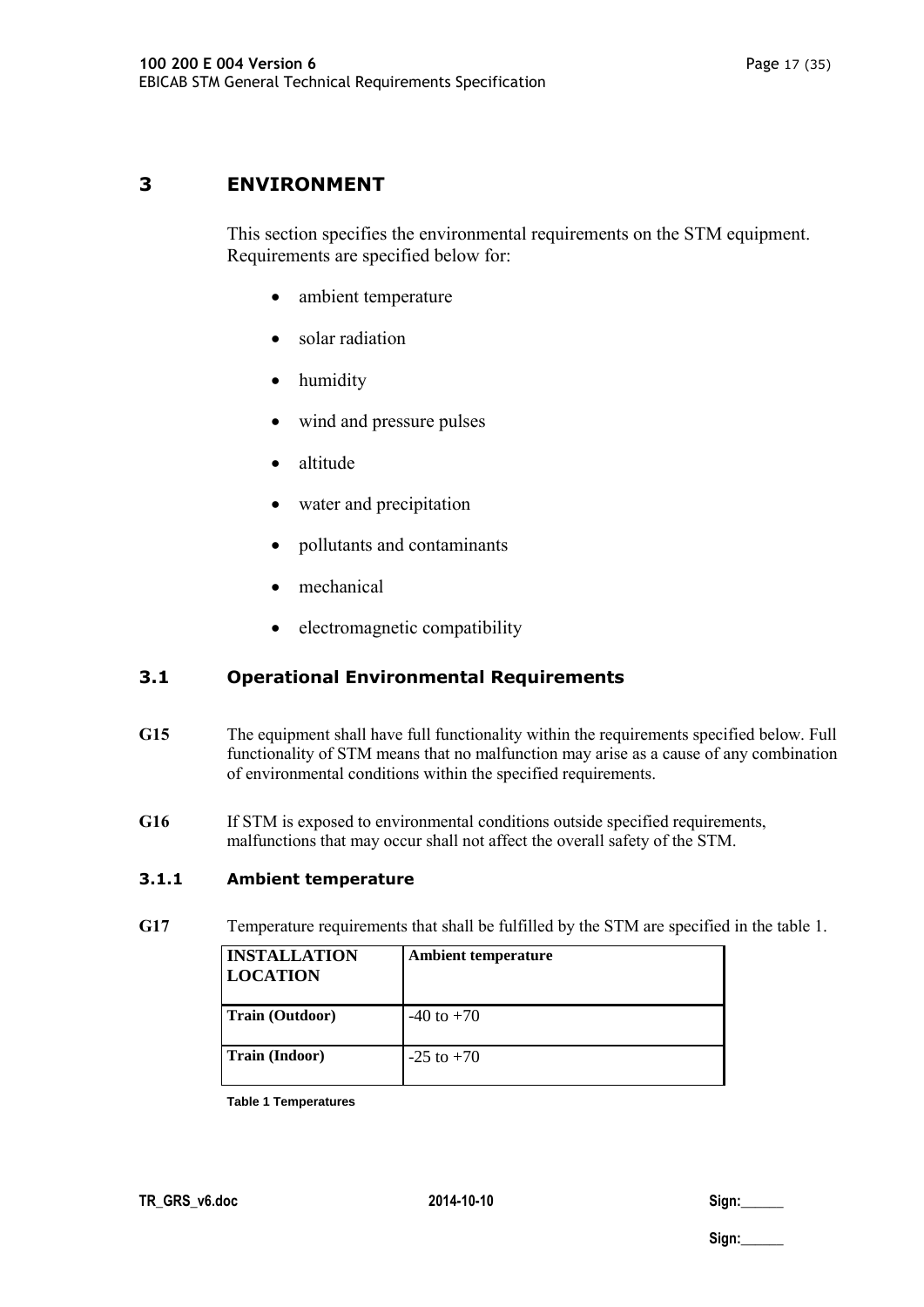#### **3.1.2 Solar radiation**

**G18** Requirements for exposure of solar radiation that shall be fulfilled by the STM are specified in the table 2.

| <b>INSTALLATION</b><br><b>LOCATION</b> | <b>Solar radiation</b>  |
|----------------------------------------|-------------------------|
| <b>Train (Outdoor)</b>                 | 1120 $W/m^2$            |
| <b>Train (Indoor)</b>                  |                         |
| Engine Room                            | $700 \text{ W/m}^2$     |
| <b>Equipment Room</b>                  | $700$ W/m <sup>2</sup>  |
| Drivers Cab                            | $1120$ W/m <sup>2</sup> |
| Coach                                  | $700$ W/m <sup>2</sup>  |

**Table 2 Solar radiation**

#### **3.1.3 Humidity**

**G19** Requirements for external humidity levels that shall be fulfilled by the STM are specified in the table 3.

| <b>Duration</b>                         | <b>Limit Value</b>            |
|-----------------------------------------|-------------------------------|
| Yearly average                          | 10-75% Relative Humidity      |
| On 30 days in the year,<br>continuously | 10-95% Relative Humidity      |
| On the other days, occasionally         | $30g/m3$ occurring in tunnels |

**Table 3 Humidity - Trainborne equipment**

#### **3.1.4 Wind and pressure pulses**

Requirements for wind and pressure pulses are specified in this chapter.

**G20** Exposure of permanent crosswinds of 35m/s and exceptional gusts of 50 m/s and duration of 1 second per gust shall not affect the equipment that are placed on the outside of the vehicle. For gusts longer than 1 second the equipment performance may be affected but without permanent damage.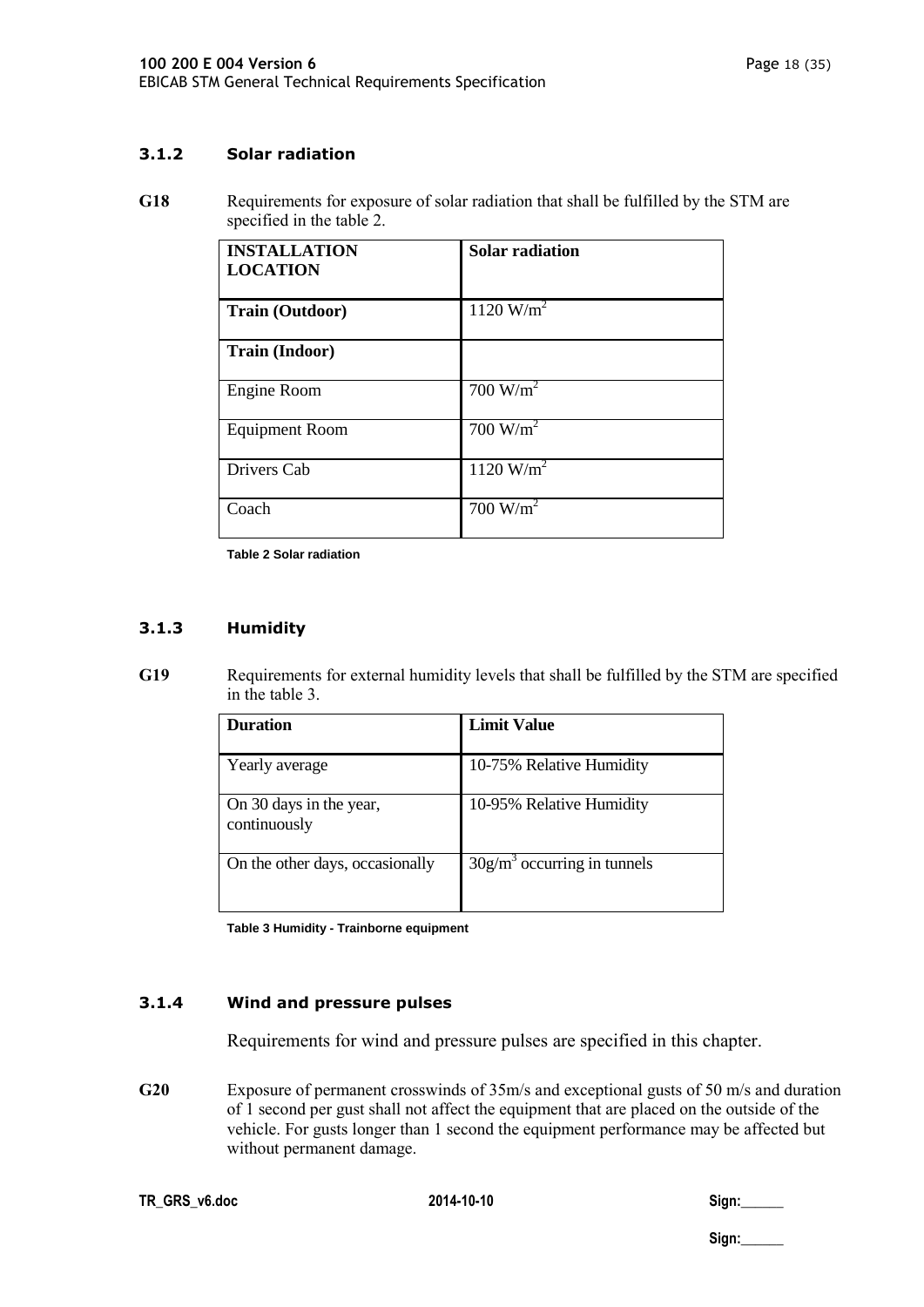**G21** Exposure of pressure pulses caused by trains passing in tunnels shall not affect the equipment. Particular local air pressure conditions may exist due to the effects of trains running through a tunnel. However, as a minimum, all equipment shall function correctly when subjected to the following severity of pressure pulse:

 $\Delta P = \pm 5$  kPa

The associated rate of change of pressure is:

 $AP/\Delta t = 1$  kPa/s

#### **3.1.5 Altitude**

Altitude requirements are specified in this chapter.

**G22** The equipment shall not be affected at altitudes between -120m (below sea level) and 2000m (above sea level), which corresponds to an air pressure range of approximately 101.3 kPa to 79.5 kPa.

#### **3.1.6 Water and precipitation**

Water and precipitation requirements are specified in this chapter.

- **G23** The equipment shall not be affected when subjected to all forms of precipitation. In this respect, considerations shall be given to (but not limited to) the following:
	- The effects of snow, ice and hail penetrating equipment housings.
	- De-icing with high temperature steam, water or pressure air.
	- The effects of snow melting and freezing again.
	- Hailstones of a maximum diameter of 15mm.
	- Light dew
- **G24** The equipment shall not be affected when subjected to the severities of water and precipitation specified in Table 4.

| <b>INSTALLATION</b><br><b>LOCATION</b> | Precipitation<br>(mm/min) | <b>Water from sources other</b><br>than rain $(m/s)$ |
|----------------------------------------|---------------------------|------------------------------------------------------|
| <b>Train (Outdoor)</b>                 | 15                        |                                                      |
| <b>Train (Indoor)</b>                  |                           |                                                      |
| Engine Room                            | N/A                       | 0.3                                                  |
| <b>Equipment Room</b>                  | N/A                       | 03                                                   |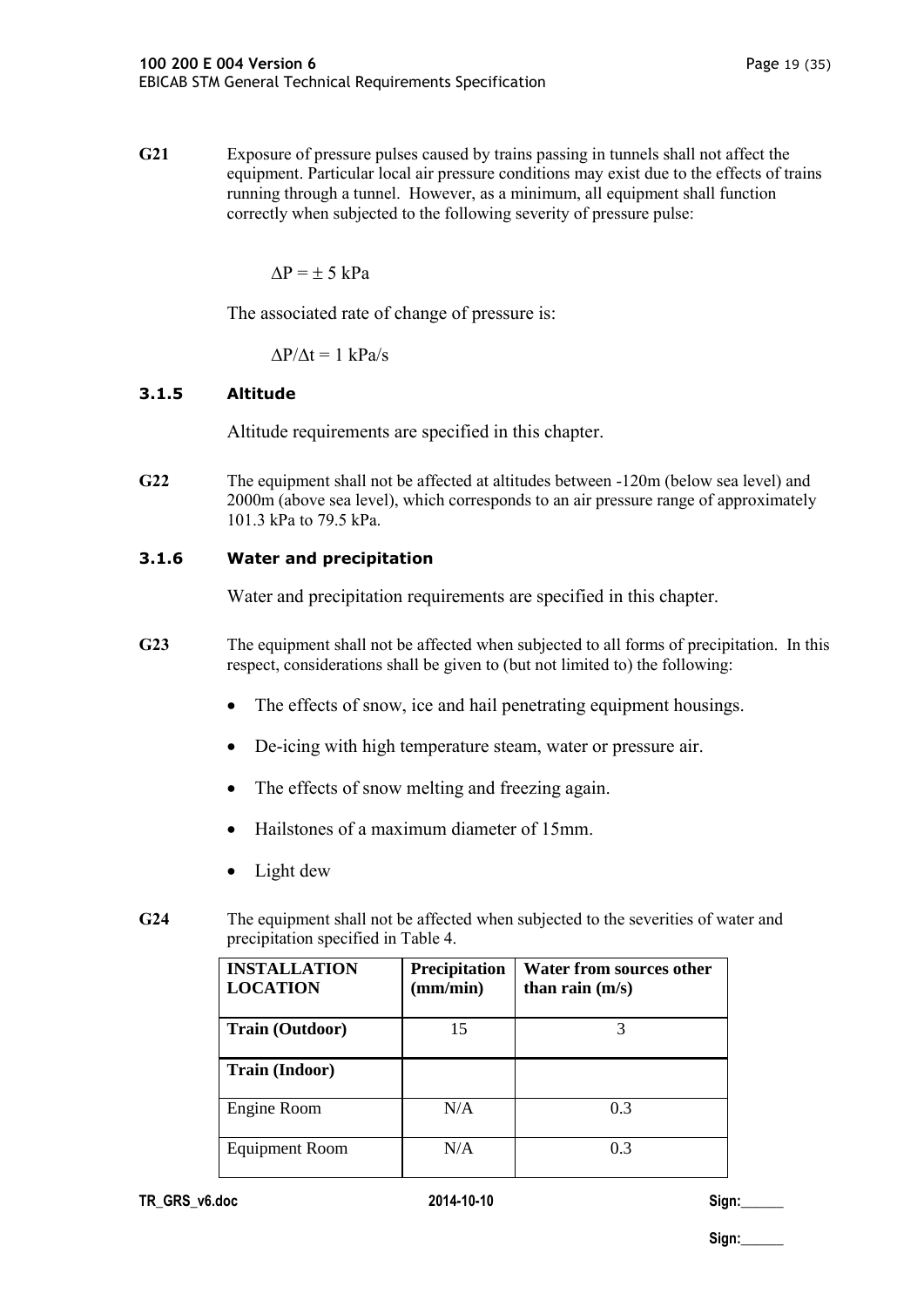| <b>INSTALLATION</b> | <b>Precipitation</b> | Water from sources other |
|---------------------|----------------------|--------------------------|
| <b>LOCATION</b>     | (mm/min)             | than rain $(m/s)$        |
| Drivers Cab         | N/A                  | N/A                      |

**Table 4 Water and precipitation\***

#### **3.1.7 Pollutants and contaminants**

Pollutants and contaminants requirements are specified in this chapter.

- **G25** The equipment shall not be affected when being exposed to following chemical pollution in the environment:
	- Sulphur dioxide:  $0.3 \text{ mg/m}^3$
	- Hydrogen sulphide:  $0.1 \text{ mg/m}^3$
	- Chlorine:  $0.01$  mg/m<sup>3</sup>
	- Nitrogen dioxidxe:  $0.1 \text{ mg/m}^3$
	- Ozone:  $0.05$  mg/m<sup>3</sup>

1

<sup>\*</sup> NOTES

N/A denotes that the classification is not applicable for this installation location.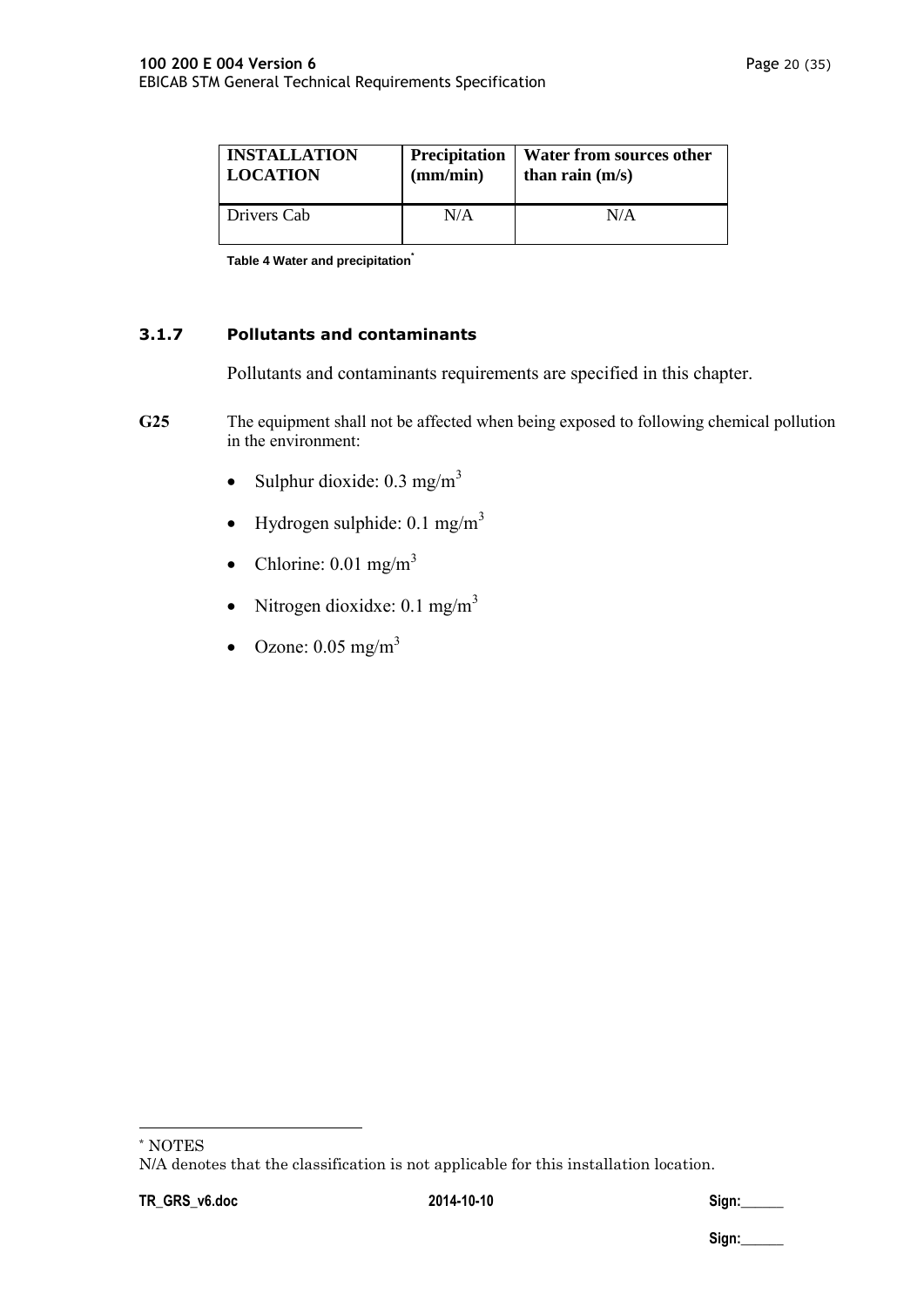| <b>Material</b>        | <b>Description</b>                      | Layer [mm] |
|------------------------|-----------------------------------------|------------|
| Water                  | Clear                                   | 100        |
|                        | 0.1 % NaCl (weight)                     | 100        |
| Snow                   | Fresh, 0°C                              | $300^*$    |
|                        | Wet, 20 % water                         | $300^*$    |
| Ice                    | Non porous                              | 100        |
| <b>Ballast</b>         | Stone                                   | 100        |
| Sand                   | Dry                                     | 20         |
|                        | Wet                                     | 20         |
| Mud                    | Without salt water                      | 50         |
|                        | With salt water, 0.5 % NaCl<br>(weight) | 10         |
| Iron Ore               | Taconite                                | 20         |
|                        | Magnetite                               | 10         |
| Iron dust <sup>†</sup> | <b>Braking</b> dust                     | 10         |
| Coal dust              | 8 % sulphur                             | 10         |
| Oil and<br>Grease      |                                         | 50         |

**G26** The equipment shall not be affected with the debris layers on the balise and under the antenna unit specified by the table 5 and 6

**Table 5 Debris layers on top of the Balise** 

1

<sup>\*</sup> 300 mm or up to the bottom of the Antenna unit.

<sup>†</sup> A non-conductive mixture of grease and iron oxide which is normally encountered in Railway environment.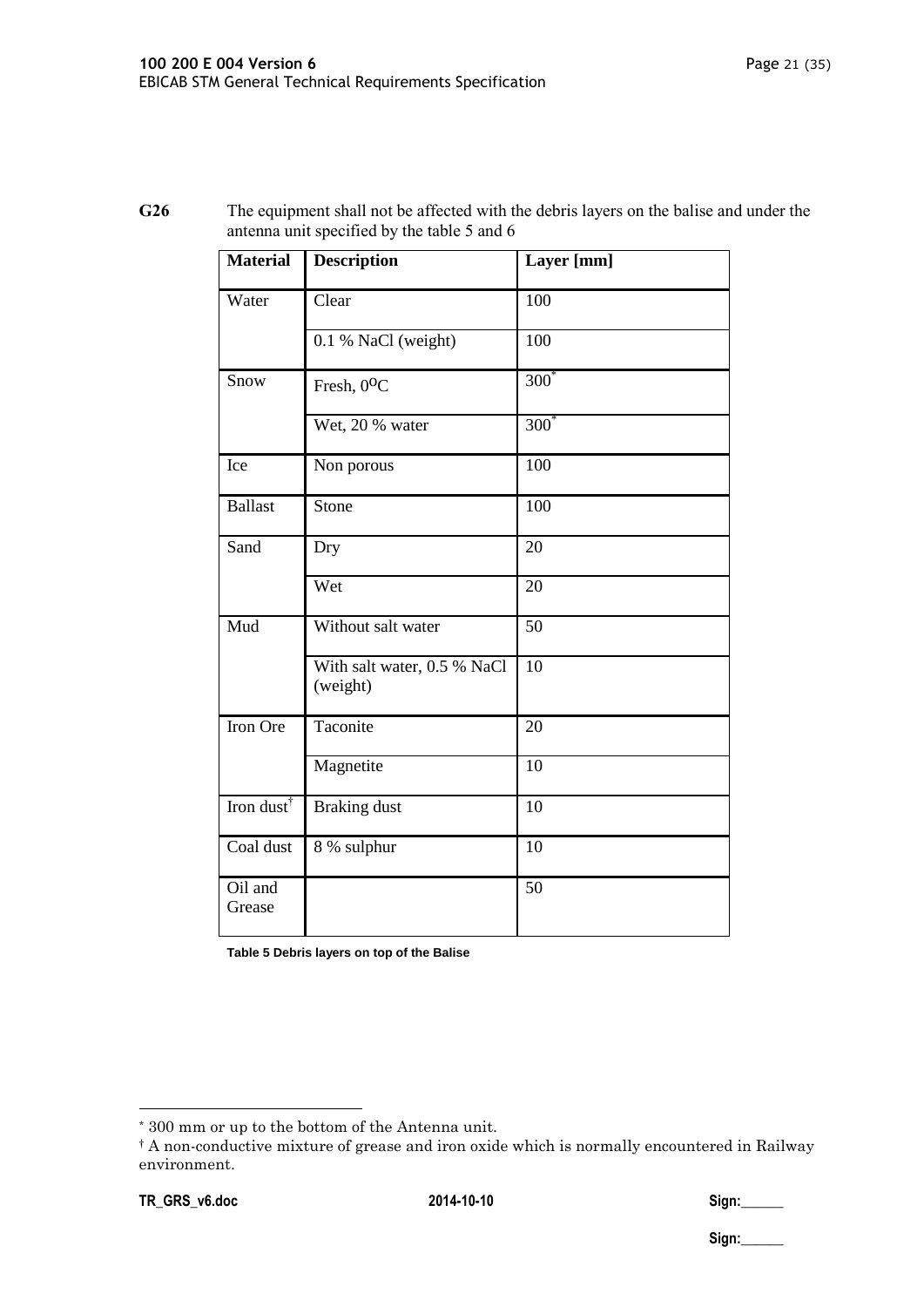| <b>Material</b> | <b>Description</b>                      | Layer [mm]     |                |
|-----------------|-----------------------------------------|----------------|----------------|
|                 |                                         | <b>Minimum</b> | <b>Maximum</b> |
| Snow            | Fresh, 0°C                              | 20             | top of Balise  |
|                 | Wet, 20 % water                         | 10             | top of Balise  |
| Ice             |                                         | 10             | top of Balise  |
| Mud             | Without salt water                      | 10             | 50             |
|                 | With salt water, 0.5 %<br>NaCl (weight) |                | 50             |
| Iron Ore        | Taconite                                |                | 5              |
|                 | Magnetite                               |                | 5              |
| Iron dust       | <b>Braking dust</b>                     | $\overline{2}$ | 5              |
| Coal dust       | 8 % sulphur                             |                | 5              |
| Oil and Grease  |                                         | $\overline{2}$ | 20             |

**Table 6 Debris under the Antenna unit (for Balise)**

**G27** The manufacturer shall state the performance of the Antenna unit and the maximum allowed debris layers for this antenna.

#### **3.1.7.1 Mechanical**

Mechanical stress requirements are specified in this chapter.

- **G28** Track ballast can cause serious damage to outdoor equipment attached to the train. The design shall take into account the effect of ballast and stones up to a diameter of 15mm.
- **G29** Trainborne equipment and its mountings shall be capable of withstanding without deterioration or malfunction all mechanical stresses that occur in service.

## **3.1.7.2 Vibrations**

**G30** The equipment and its mountings shall be designed to withstand the continuous sinusoidal vibration stresses, in all the three major axis as specified in table 7.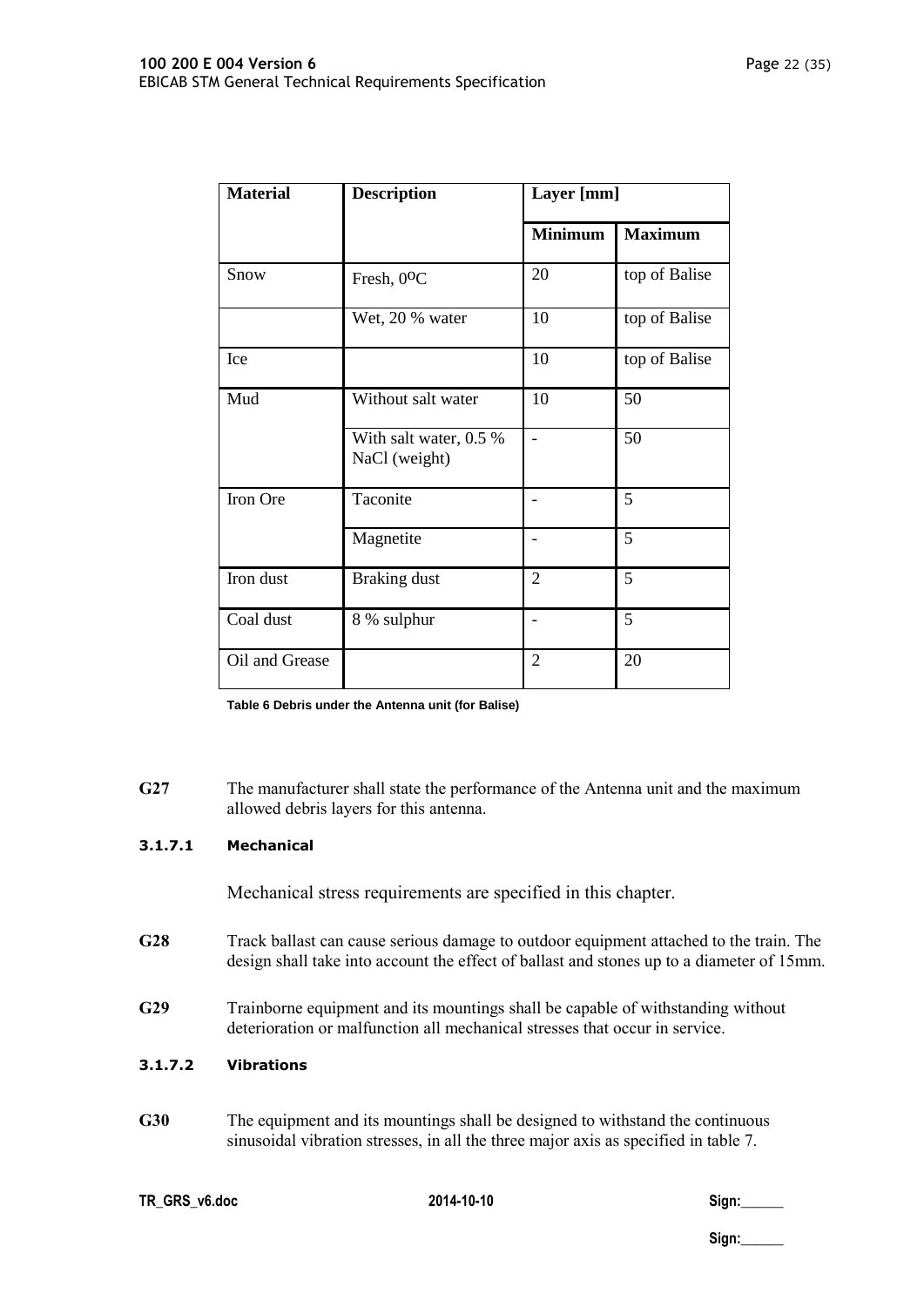| <b>Installation</b><br><b>location</b> | <b>Mass of</b><br>equip-<br>ment [kg] | Frequen-<br>cy range<br>[Hz] | Cross-<br>over<br>frequen-<br>cy [Hz] | <b>Displacemen</b><br>t amplitude<br>below<br>crossover<br>frequency<br>[mm] | <b>Acceleration</b><br>amplitude<br>above<br>crossover<br>frequency<br>$\left[\text{m/s}^2\right]$ |
|----------------------------------------|---------------------------------------|------------------------------|---------------------------------------|------------------------------------------------------------------------------|----------------------------------------------------------------------------------------------------|
| Underframe/                            | > 2000                                | $1 - 35$                     | 8.2                                   | 0.75                                                                         | $\overline{2}$                                                                                     |
| body/roof -<br>Directly                | ${}<$ 2000                            | $5 - 100$                    | 7.1                                   | 1.5                                                                          | 3                                                                                                  |
| mounted<br>equipment                   |                                       |                              |                                       |                                                                              |                                                                                                    |
| Underframe/                            | >30                                   |                              | 8.2                                   | 1.5                                                                          | $\overline{4}$                                                                                     |
| body/roof -<br>Equipment in            | $3 - 30$                              | $5 - 150$                    | 8.4                                   | 2.5                                                                          | 7                                                                                                  |
| frames and                             | $0.3 - 3$                             |                              | 8.7                                   | 5                                                                            | 15                                                                                                 |
| boxes                                  | < 0.3                                 |                              | 22.5                                  | 1.5                                                                          | 30                                                                                                 |
| Bogie                                  | No limit                              | $5 - 100^*$                  | $8.3*$                                | $7.5^*$                                                                      | $20^*$                                                                                             |
| On the wheel<br>set                    | No limit                              | $5 - 100$                    | 20.5                                  | 12                                                                           | 200                                                                                                |

**Table 7 Mechanical vibrations for trainborne equipment**

#### **3.1.7.3 Shock**

**G31** The equipment and mountings shall be designed to withstand the shock stresses specified in table 8.

| <b>Installation location</b>                               | Peak value of amplitude / half sine duration <sup>†</sup> |                   |               |
|------------------------------------------------------------|-----------------------------------------------------------|-------------------|---------------|
|                                                            | <b>Vertical</b>                                           | <b>Transverse</b> | Longitudinal  |
| Underframe/body/roof<br>- Directly mounted<br>equipment    | $3g/30$ ms                                                | $3g/30$ ms        | $3g / 100$ ms |
| Underframe/body/roof<br>- Equipment in frames<br>and boxes | $3g/30$ ms                                                | $3g/30$ ms        | $5g/30$ ms    |
| Bogie                                                      | $30g/18$ ms                                               | $30g/18$ ms       | $30g / 18$ ms |
| Wheel set                                                  | $100g / 6$ ms                                             | $100g / 6$ ms     | $100g/6$ ms   |

**Table 8 Mechanical shocks for trainborne equipment**

1

<sup>\*</sup> For frequencies above 22 Hz use the following values:

<sup>22 -</sup> 32 Hz displacement amplitude 1 mm

<sup>32 -</sup> 100 Hz acceleration amplitude 40 m/s<sup>2</sup>

<sup>†</sup> Half sine form in accordance with IEC 68.2.27 Test Ea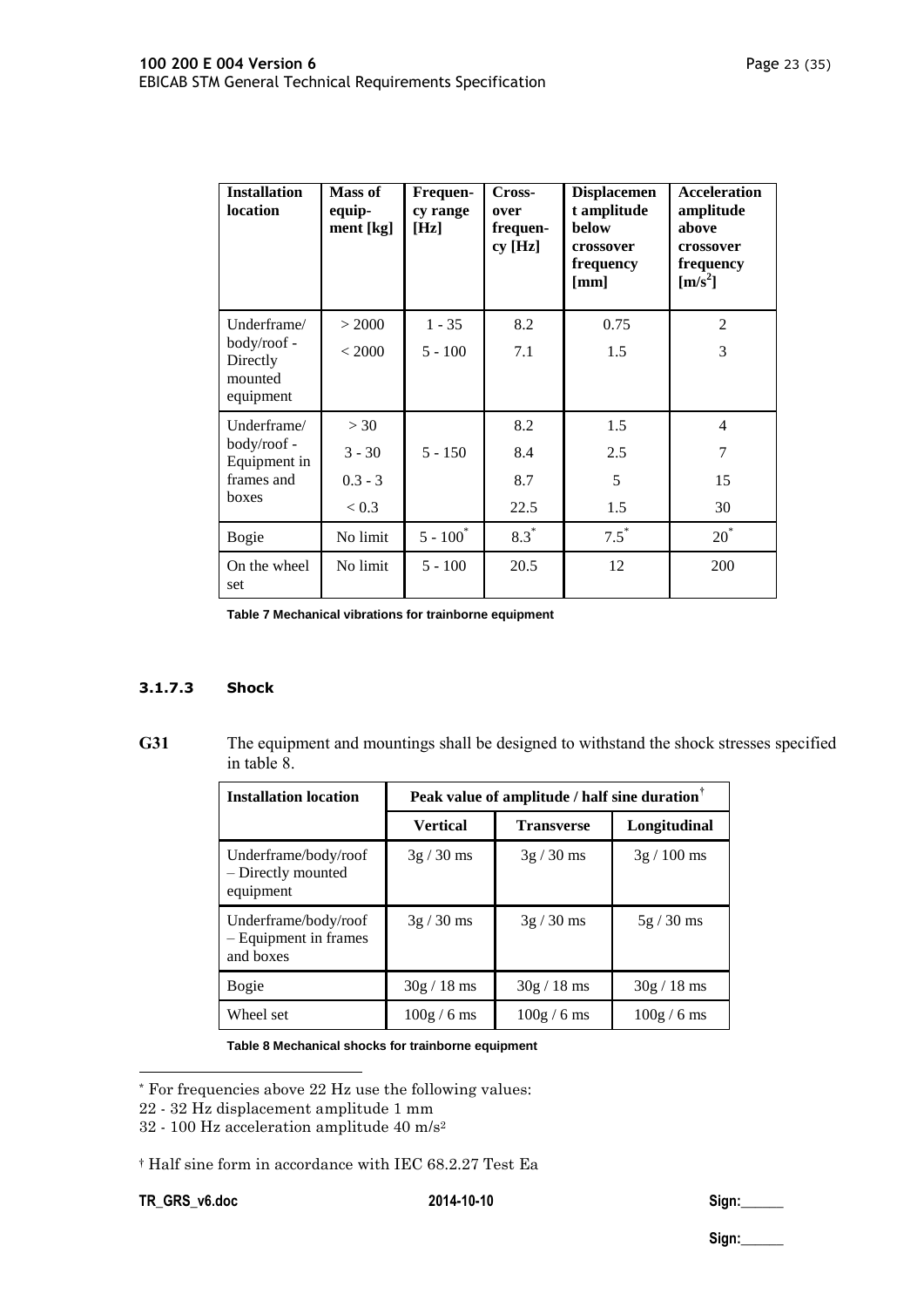#### **3.1.7.4 Other acceleration forces**

- **G32** Trainborne equipment and mountings shall also be capable of functioning when subjected to tilting and centrifugal acceleration forces. The equivalent maximum values of transverse acceleration applied to the body of the vehicle shall be taken as  $4 \text{ m/s}^2$  (less than 50 ms duration) or 2 m/s<sup>2</sup> when the duration exceeds 50 ms.
- **G33** During traction and braking operations, trainborne equipment shall be capable of functioning when subjected to longitudinal acceleration forces of  $7 \text{ m/s}^2$  with a duration higher than 50 ms.

#### **3.1.8 Electromagnetic compatibility**

Electromagnetic compatibility requirements are specified in this chapter.

Operational requirements for trainborne requirements are specified in the CENELEC standard EN 50121. Railway applications - Electromagnetic compatibility: Rolling stock - Apparatus.

- **G34** With regard to immunity from electromagnetic disturbance of components, the limiting specified in EN 50121-3-2 shall apply.
- **G35** The defined limits for electromagnetic compatibility are valid for all equipment, installations, sub-systems and systems. Furthermore, it shall be ensured that the equipment functions correctly when disturbance currents are caused by traction units, either in normal operation or in the event of a failure. Immunity for electromagnet disturbance shall be according to what is specified by EN 50 121.

## **3.2 Environmental Requirements for Storage**

- **G36** The environment that the STM equipment is stored within shall fulfil storage requirements specified below.
- **G37** Full functionality is not required during storage, but the equipment shall not be damaged temporarily or permanently if the specified conditions below are kept within.
- **G38** If STM is exposed to environmental conditions outside specified requirements malfunctions that may occur shall not affect the overall safety of the STM.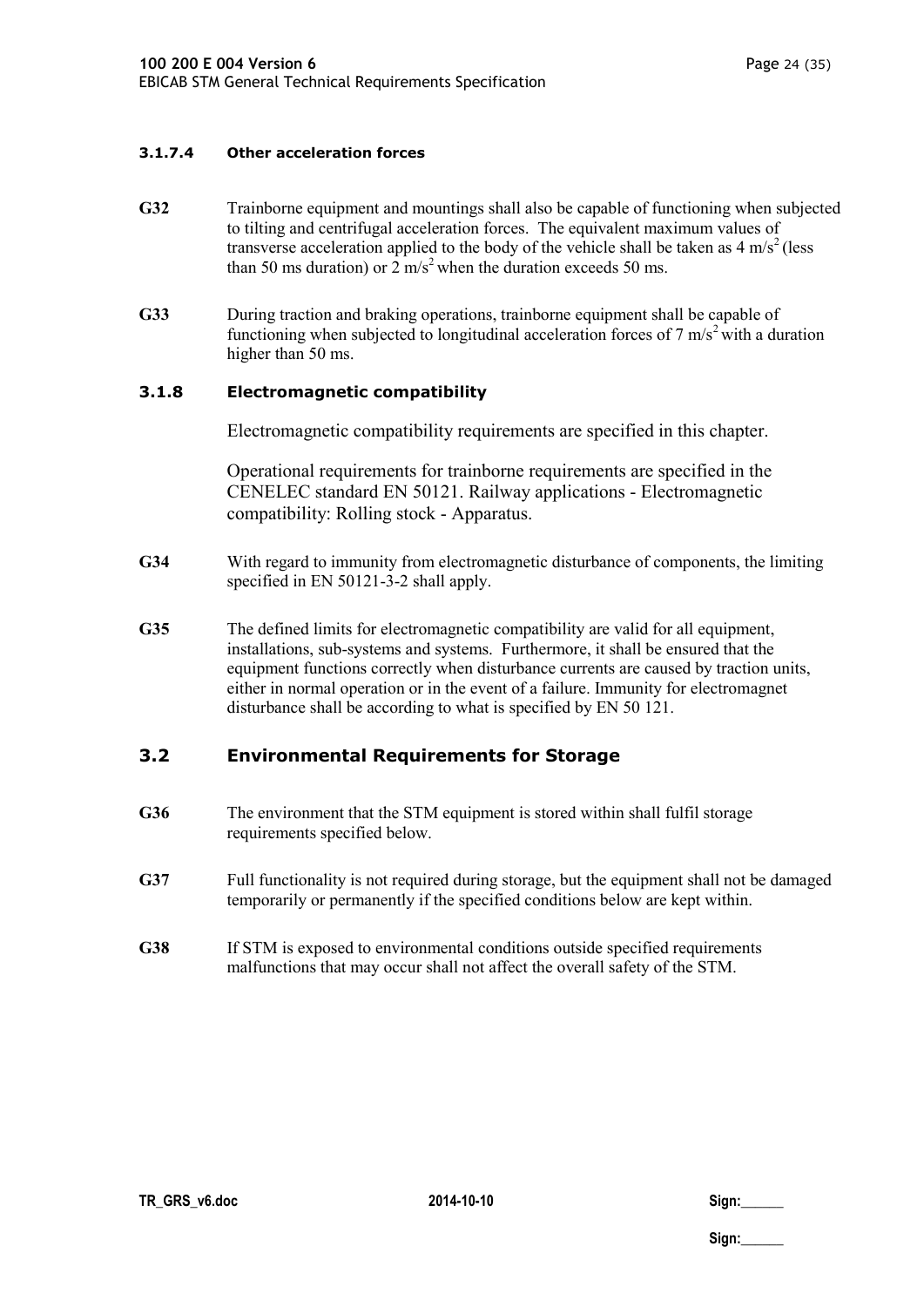# **3.2.1 Ambient temperature**

**G39** Temperature requirements that shall be fulfilled by the STM are specified in the table 9.

| <b>LOCATION</b> | <b>Ambient temperature</b> |
|-----------------|----------------------------|
| Outdoor         | $-40$ to $+85$             |
| Indoor          | $-40$ to $+85$             |

**Table 9 Temperatures**

**G40** For all other environmental requirements the specified operational environmental requirements listed in the above chapters shall apply.

## **3.3 CE certificate**

**G41** The STM and the antenna shall be CE marked.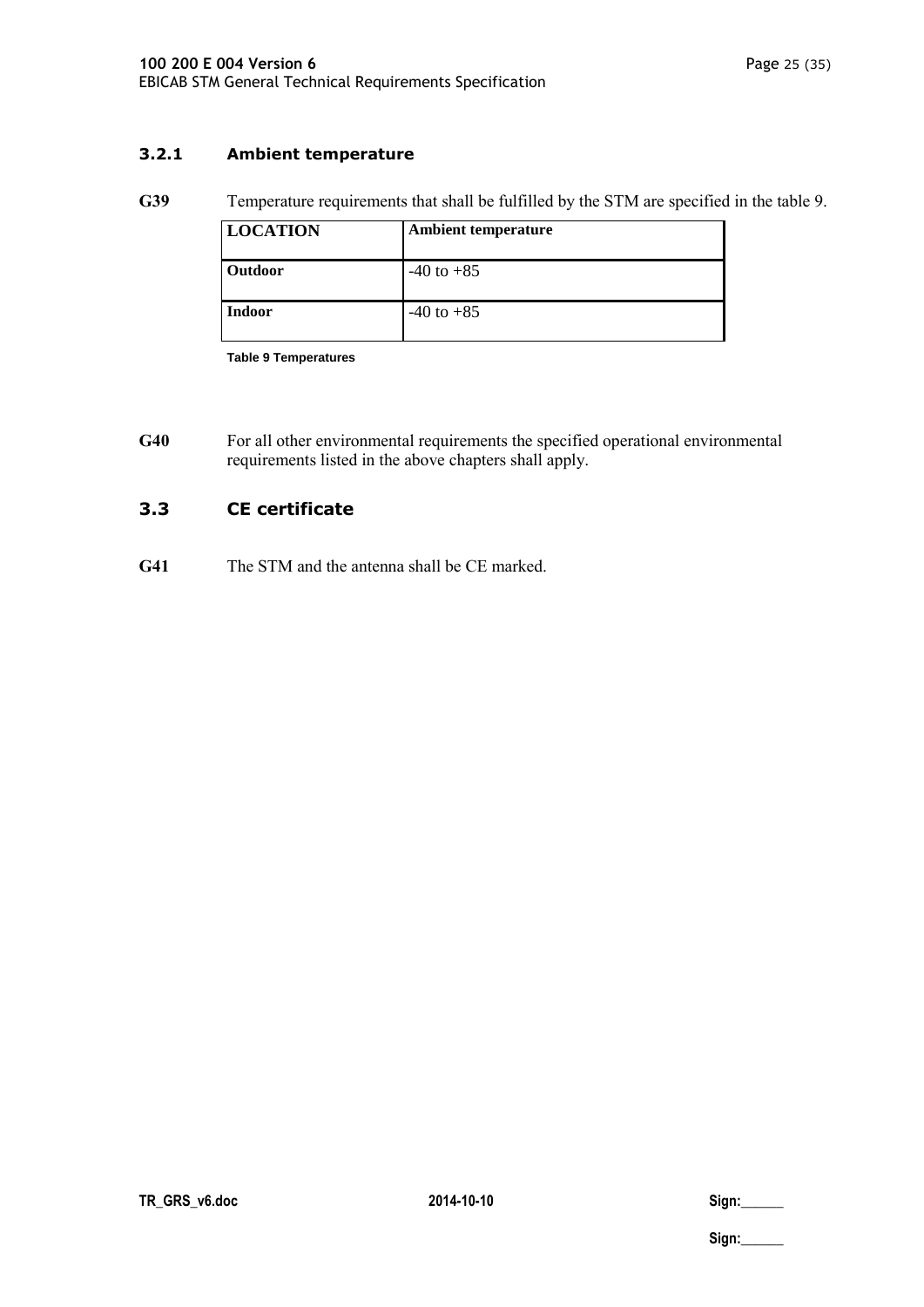(blank)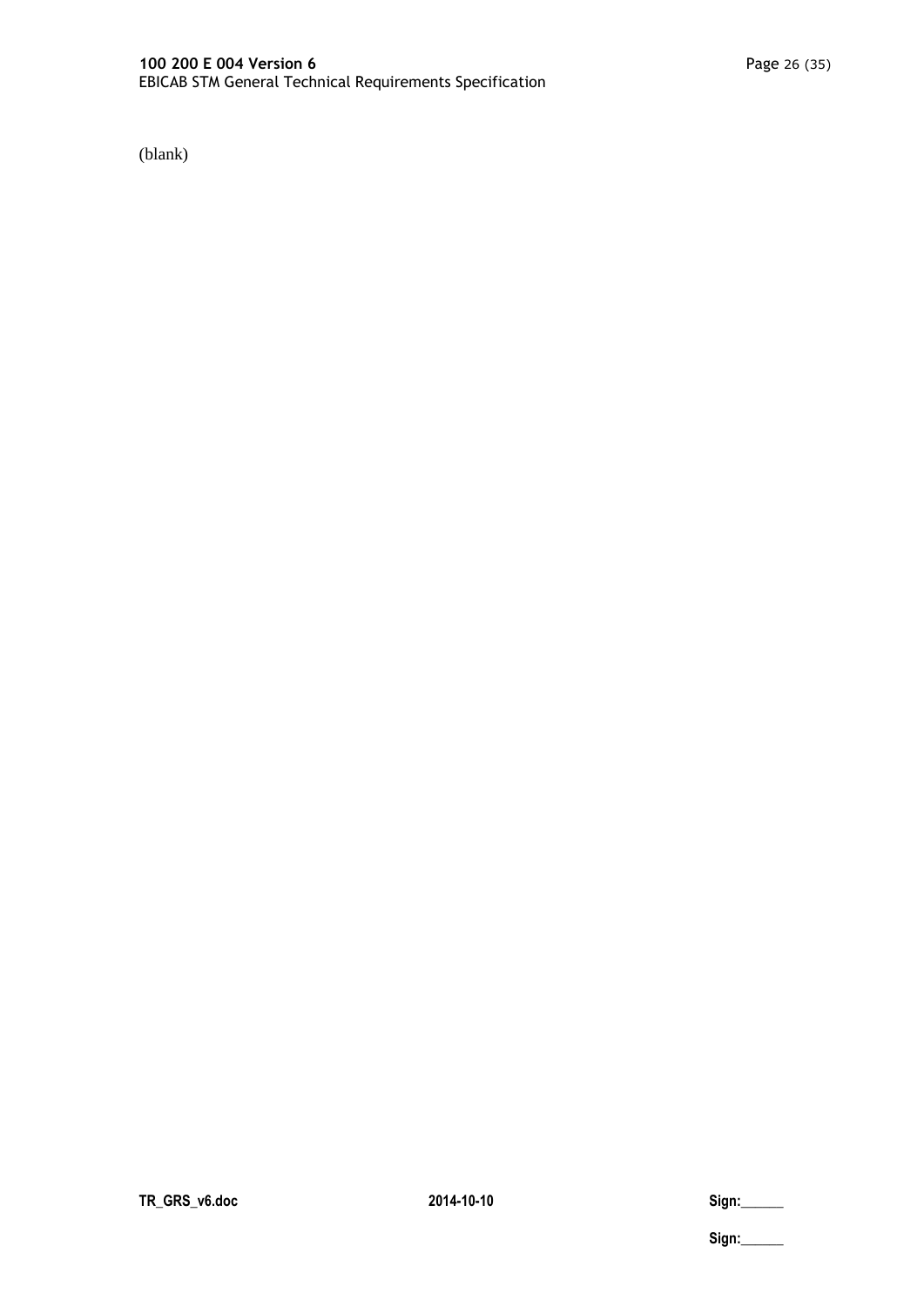## **4 COMPATIBILITY**

- **G42** The STM shall be fully compatible with all currently existing ATC trackside equipment in Norway and Sweden. This includes all approved balise types and any combination of balises from existing suppliers, e.g. parallel EBICAB700, serial EBICAB700 and Ansaldo mini-balise.
- **G43** Compatibility shall be verified by testing, for all existing balise types within the trackside network of JBV and BV. Verification shall be made against a sufficient number of balises of each type.

# **5 MODULARITY**

- **G44** Reserve
- **A45** It shall be possible to install the STM (the logic unit) without the antenna. Information from the balises shall then be available through interface K utilising a combined ATC/ETCS antenna.
- **A46** The installation of STM without a dedicated separate STM antenna shall comply with all technical requirements in the Basis for Tender i.e. this type of installation shall have no influence on functionality, performance, safety etc. compared to an installation with a special STM antenna.
- **G47** The STM shall have at least 20% of spare capacity regarding memory size and CPU power in order to make future updates and/or upgrades feasible.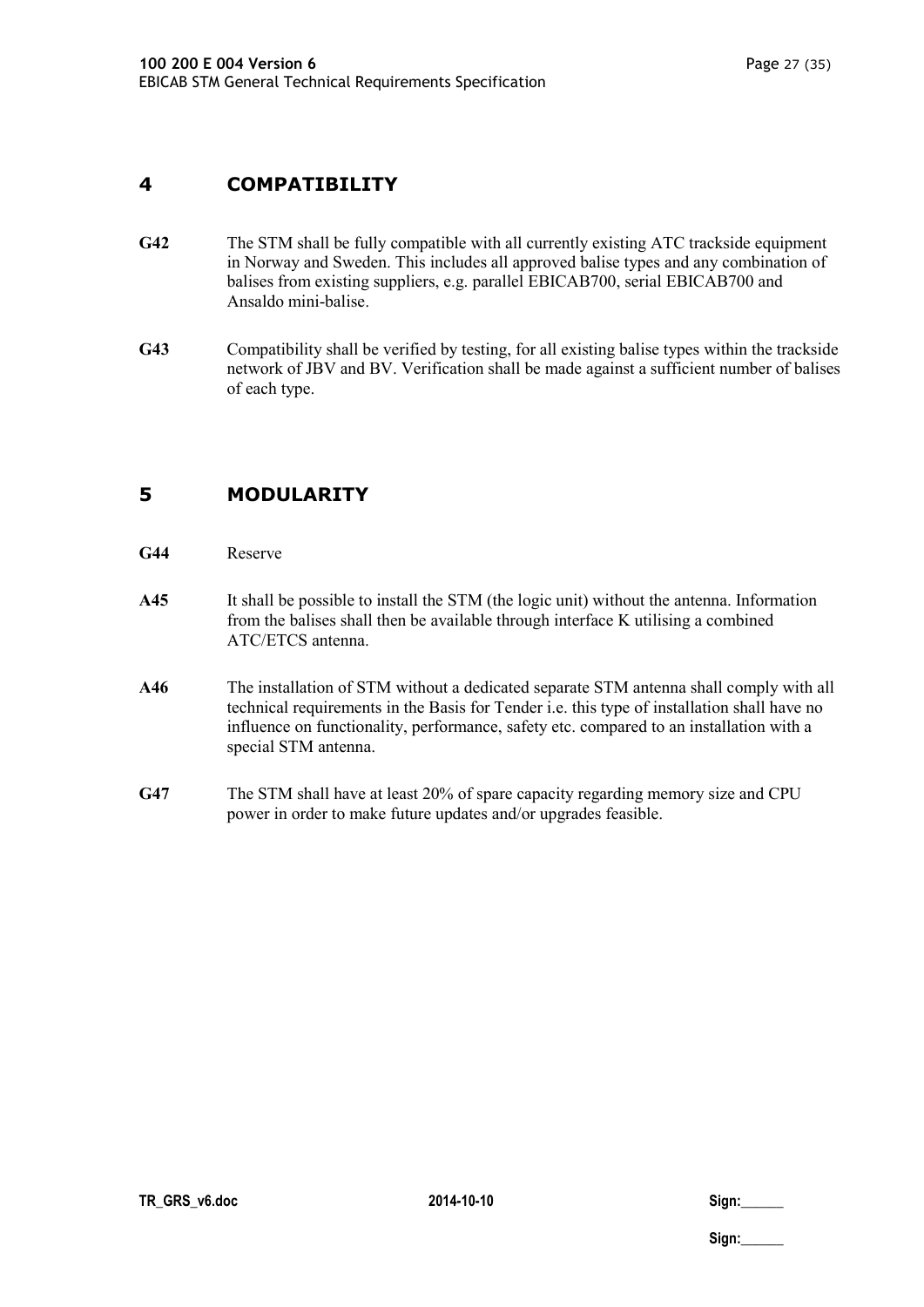(blank)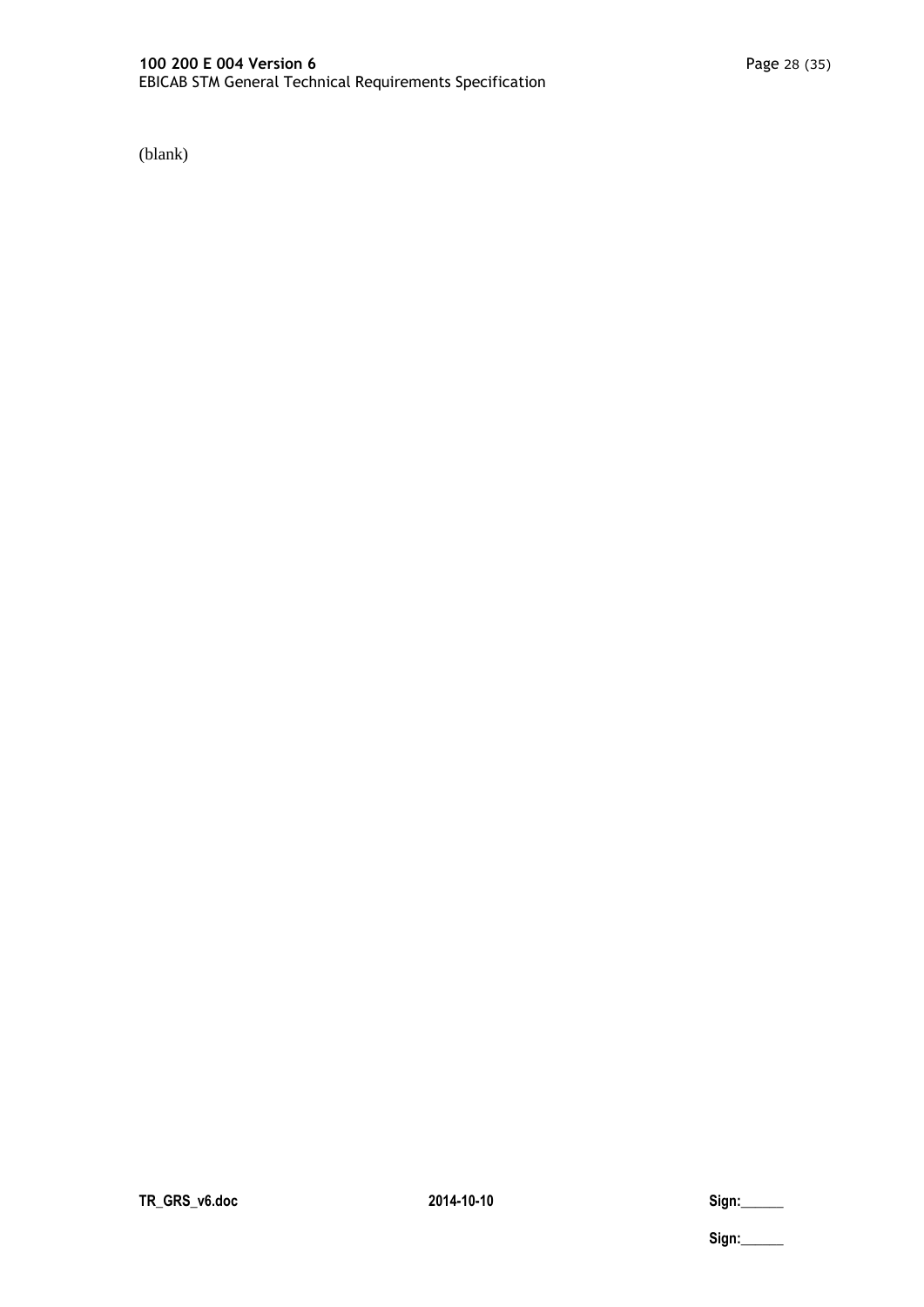# **6 RECORDER/DIAGNOSTIC TOOL**

- **A48** It shall be possible to connect, temporarily or permanently, a Recorder and/or a Diagnostic tool to the STM.
- **A49** The Recorder analysing tool and the Diagnostic tool shall consist of software applications running on a standard PC with a Windows based operating system, including Windows NT and Windows XP.

## **6.1 Recorder**

The recorder function is divided into two parts namely recording of essential STM data in real-time and analysis of recorded data. The recording of data can be done internally in the STM or externally using a specially designed recorder unit. The recorded data will then afterwards be analysed using a Recorder analysing tool.

- **A50** The recorder shall be used for recording events concerning the STM and its functionality.
- **A51** Recorded data shall be saved for at least 48 hours or more.
- **A52** All input data to the STM and all output data from the STM, including balise information marked with time and position, shall be recorded by the STM recorder.
- **A53** It shall be possible to select, analyse, display and print out the recorder information, in on-line (real time) or off-line mode, supported by an external PC with a software application. The recorded data may either be stored as "raw data" or as completely formatted data, ready for output to a screen or a printer.
- **A54** The following internal information shall be recorded, as a minimum, at the occasions specified:

| <b>Information</b>                                               | Recorded:                                          |
|------------------------------------------------------------------|----------------------------------------------------|
| STM identity and program version(s)                              | At start of mission                                |
| STM and recorder status                                          | At every change / error                            |
| Internal time (in the recorder unit, $\leq 0.5$ s<br>resolution) | At every time any other information is<br>recorded |
| Internal lamps used by the STM                                   | At every change                                    |
| Entered vehicle specific STM train data                          | When entered                                       |
| STM condition                                                    | STM state + area                                   |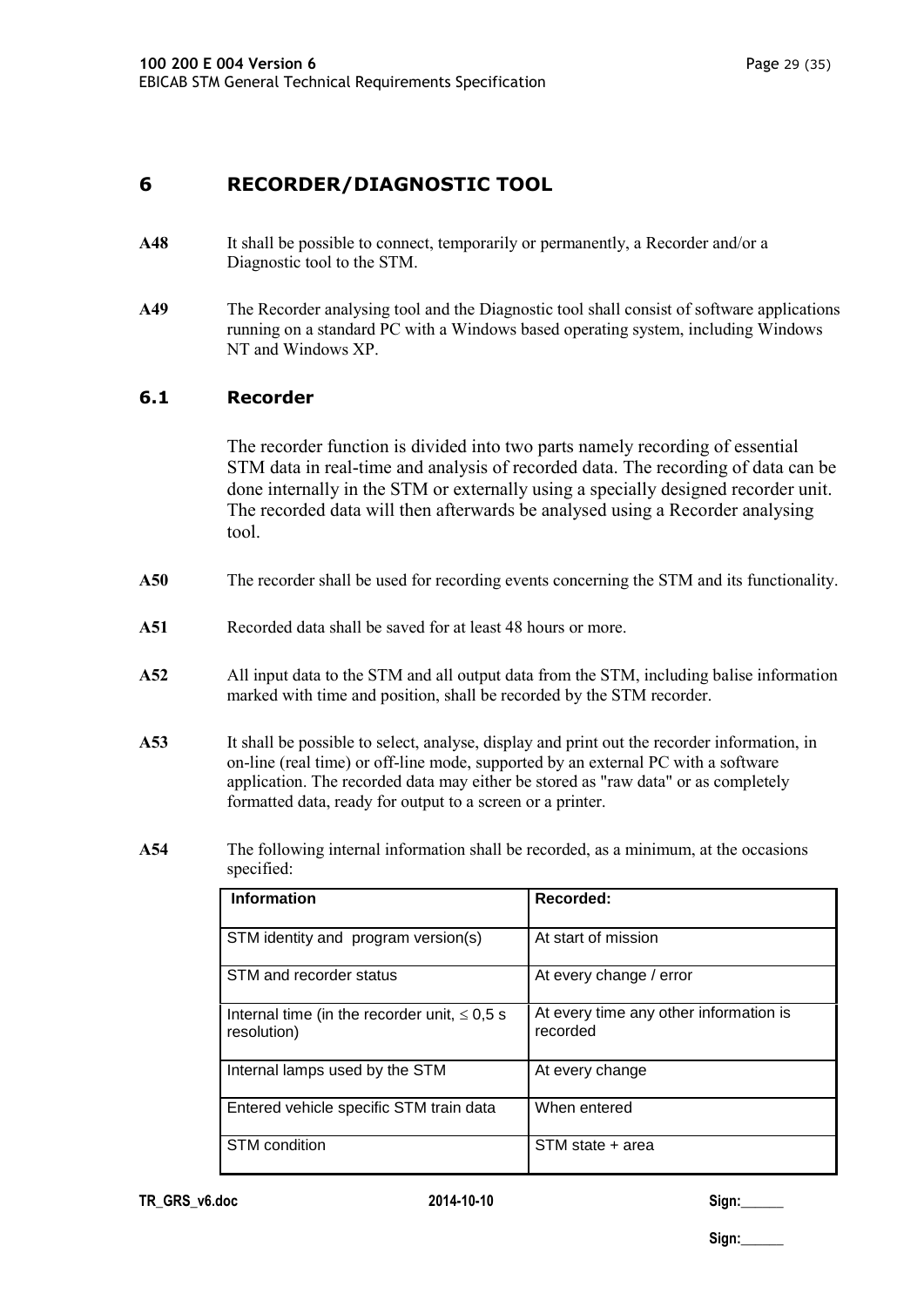| Service program indications (optional) | At every change |
|----------------------------------------|-----------------|
|----------------------------------------|-----------------|

**Table 10**

**A55** Unchanged data shall be stored at regular intervals, even if no change has occurred. This is to enable readout of data from the beginning of memory, even if the originally stored data (e.g. program identity from start-up, or train data) has been overwritten. This repetition shall occur at least every 15 minutes.

# **6.2 Diagnostic tool**

#### **6.2.1 General**

**A56** Externally controlled service functions shall be performed during normal STM operation in co-operation with a special Diagnostic tool that can be connected to the STM. The results shall be shown on the screen of the tool (except for tests performed by the STM, as possible braking or display tests).

#### **6.2.2 List of functions and data**

**A57** The following data or commands, where as a minimum the mandatory, shall be output by the STM to the Diagnostic tool. The data shall be updated at least once per second.

| Manda-<br>tory | Service display or<br>function | <b>Comment</b>                                                                   |
|----------------|--------------------------------|----------------------------------------------------------------------------------|
| X              | Train speed                    | (km/h)                                                                           |
| X              | Passed balise groups           | At least the two latest                                                          |
| X              | System data                    | STM identity and program version                                                 |
|                | Train data                     | Train data, National values                                                      |
|                | Odometer                       | Nom/min/max (m)                                                                  |
|                | ETCS/STM condition             | ETCS mode, STM state, STM area                                                   |
|                | Error information              | Error messages                                                                   |
|                | Memory contents                | Display contents of memory location or I/O port<br>according to selected address |
|                | <b>Optional functions</b>      | Determined by supplier                                                           |

**Table 11**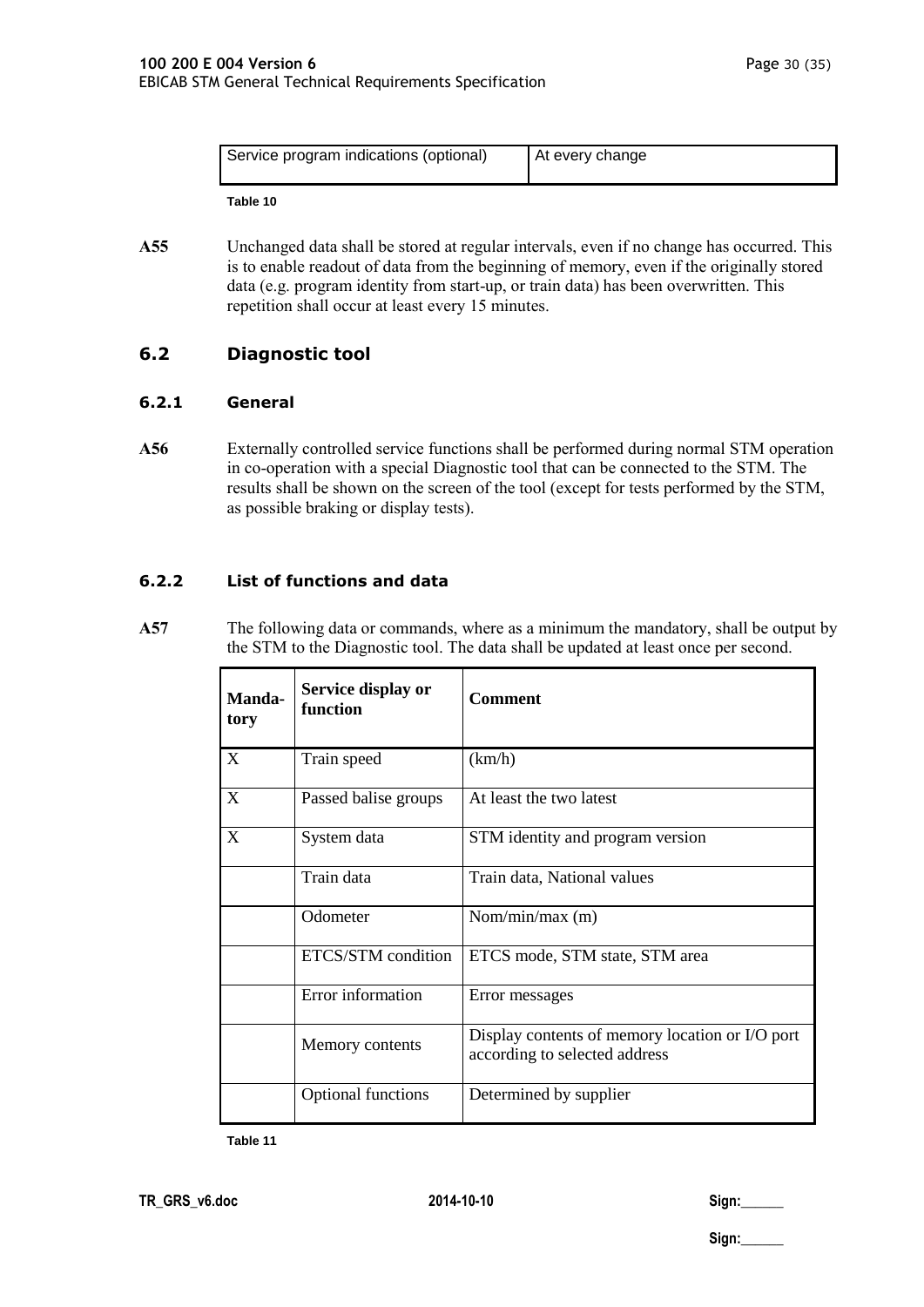### 6.3 Recording to the JRU

The purpose of this recording is to facilitate investigations of hazardous railway events.

- G57A.50n Recording shall be performed to the juridical recording unit of the ETCS, the JRU.
- G57B.51a The following STM related information shall be recorded as a minimum, at the occasions specified as a minimum:

|               | <b>RECORDED STM DATA</b>                                                   | OCCASION <sup>1)2)3)</sup>                                                                                                                          |
|---------------|----------------------------------------------------------------------------|-----------------------------------------------------------------------------------------------------------------------------------------------------|
| a)            | ETCS and STM train data                                                    | Every change                                                                                                                                        |
| b)            | Brake pressure                                                             | Pressure change $\geq 10$ kPa                                                                                                                       |
| $\mathbf{c})$ | STM odometer information                                                   | Speed change $\geq$ 5 km/h (2 km/h below<br>$5 \text{ km/h}$<br>Position change $\geq 100$ m                                                        |
| d)            | <b>Balise</b> information                                                  | Received                                                                                                                                            |
| e)            | Balise error code F1, F2, F3                                               | Balise error                                                                                                                                        |
| f)            | <b>STM</b> state                                                           | Every change                                                                                                                                        |
| g)            | Shunting state                                                             | Every change                                                                                                                                        |
| h)            | STM area                                                                   | Every change                                                                                                                                        |
| $\ddot{1}$    | Direction controller & cab<br>activation                                   | Every change                                                                                                                                        |
| j)            | Max speed, target speed, release<br>speed and remaining target<br>distance | Change of:<br>Max speed $\geq$ 2 km/h.<br>Target and release speed $\geq$ 5 km/h.<br>Remaining target distance when other<br>data in j) is recorded |
| $\bf k)$      | STM emergency brake status                                                 | Every change                                                                                                                                        |
| $\mathbf{I}$  | STM system failure                                                         | Every change                                                                                                                                        |
| m)            | Buttons, indicators & sounds                                               | Every change                                                                                                                                        |
| n)            | Text messages                                                              | Every change                                                                                                                                        |
| $\circ$ )     | Brake commands and brake<br>states                                         | Every change                                                                                                                                        |

#### **Table 12. Recording to the JRU**

Table explanations

- 1) General rule: recorded data shall be marked with time and position.
- 2) General exception: not needed to be recorded, if already recorded by the ETCS.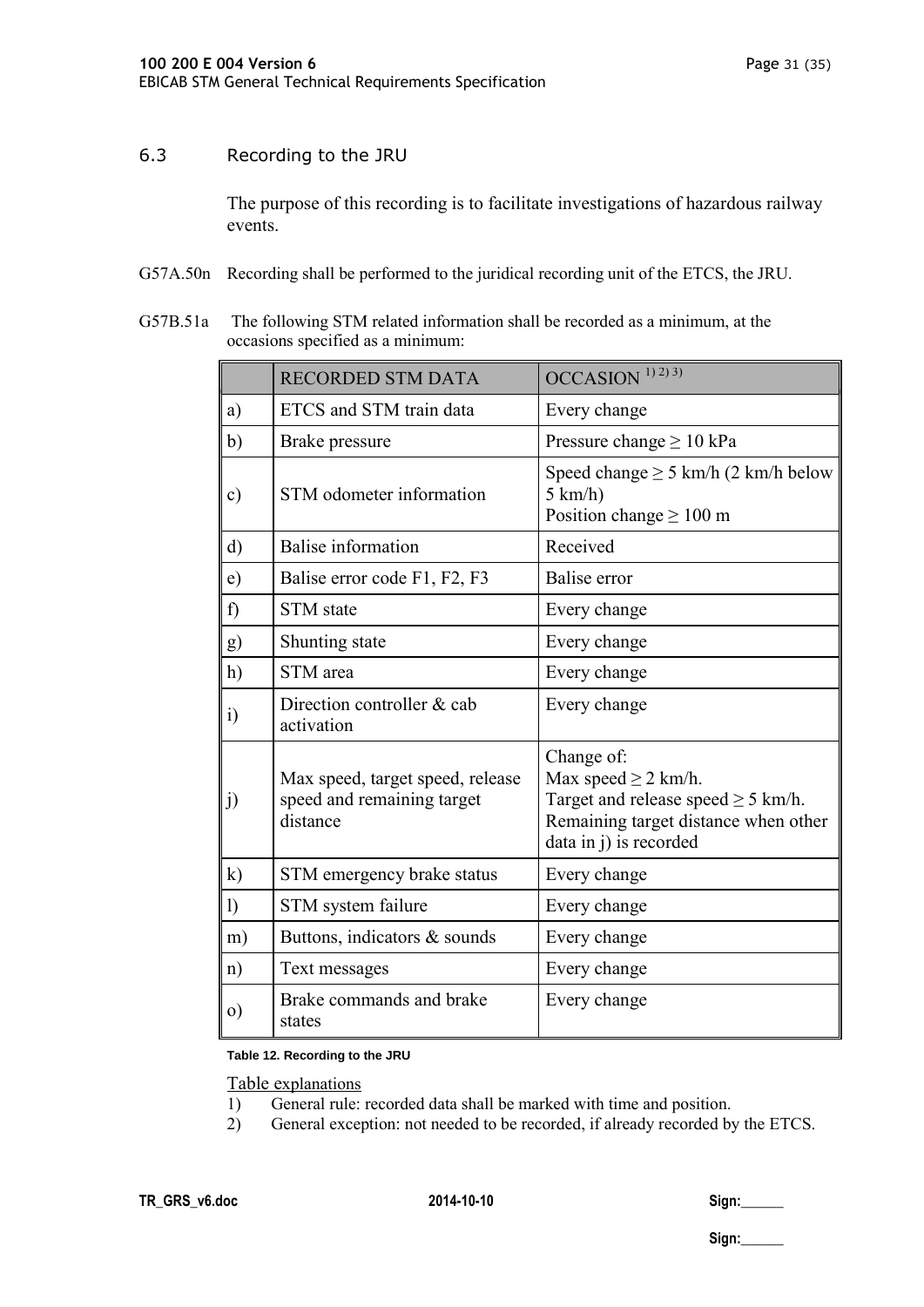(blank)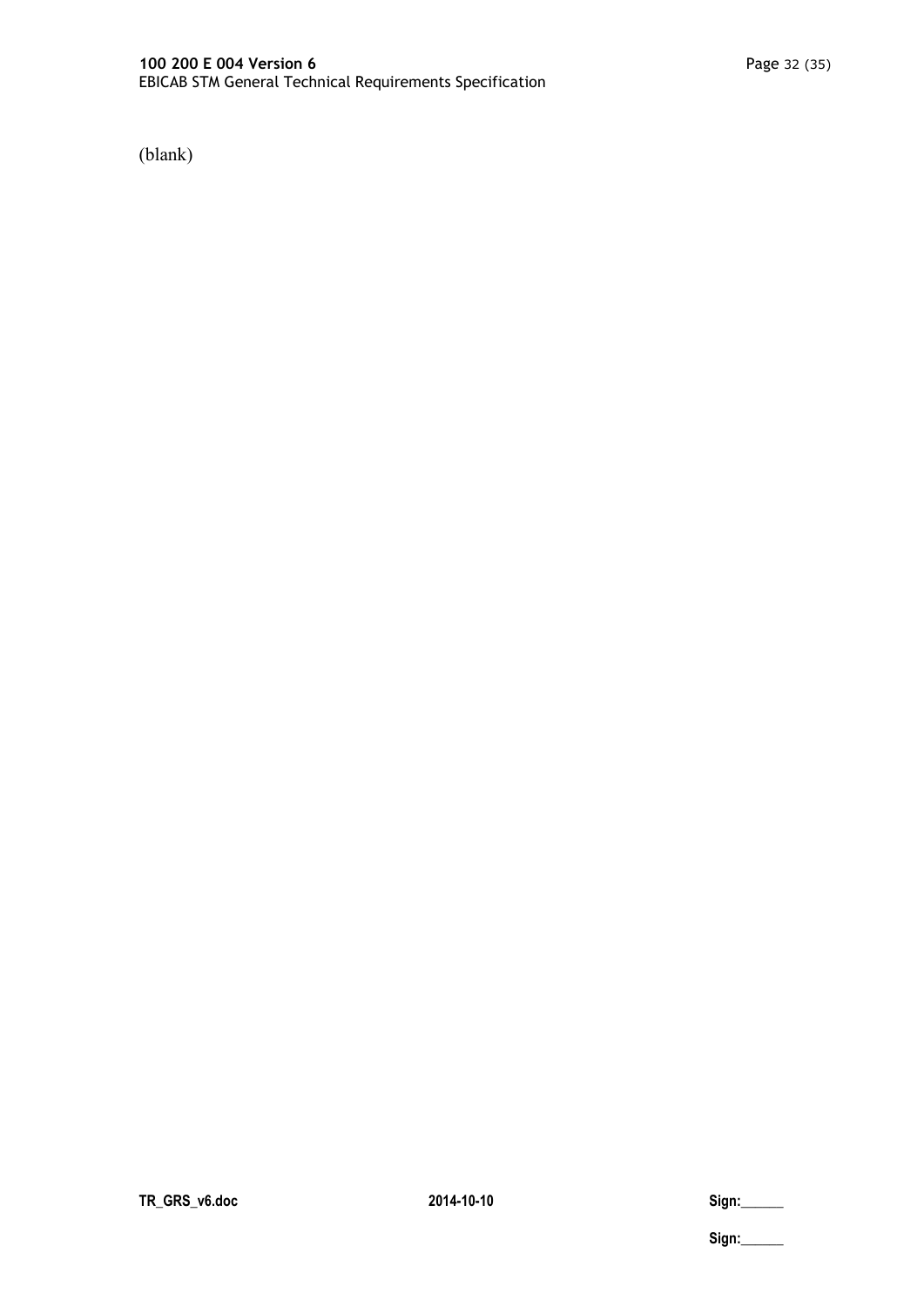# **7 MECHANICAL CONSTRAINTS**

The STM is divided into two basic parts, Logic unit and Antenna. The following specifies the mechanical constraints of the two parts separately.

# **7.1 Logic unit**

- **G58** The STM Logic Unit (LU) shall fulfil the following mechanical requirements:
	- If the LU is to be mounted in a 19 inch rack system it shall not need more vertical space than 890 mm (20 HE) and a maximum of 600 mm in depth.
	- If the LU is designed differently the total volume shall not exceed  $0.25 \text{ m}^3$ .
	- The total weight of the LU shall not exceed 30 kg.

# **7.2 STM Antenna**

- **G59** The STM Antenna (if a separate STM antenna is used) shall fulfil the following mechanical requirements:
	- The size of the STM Antenna shall not exceed the size of existing antennas for EBICAB700/900 systems. This means in practice a maximum size of 700\*700\*300 mm (L\*W\*H)
	- The total weight of the Antenna shall not exceed 30 kg.
	- The Antenna shall have a standardised mechanical attachment to the vehicle so that adaptation to different types of vehicles is easily made.

# **8 PERFORMANCE**

- **G60.51a** The STM shall be able to discriminate between adjacent balise groups and to promptly detect, read and act on balise information if the balises are placed as described in [STM FRS, chapter 3, section 3.2.5.1] and for a maximum train speed of 300 km/h.
- **G61** The STM shall be fully functional for all train speeds within the range of 0-300 km/h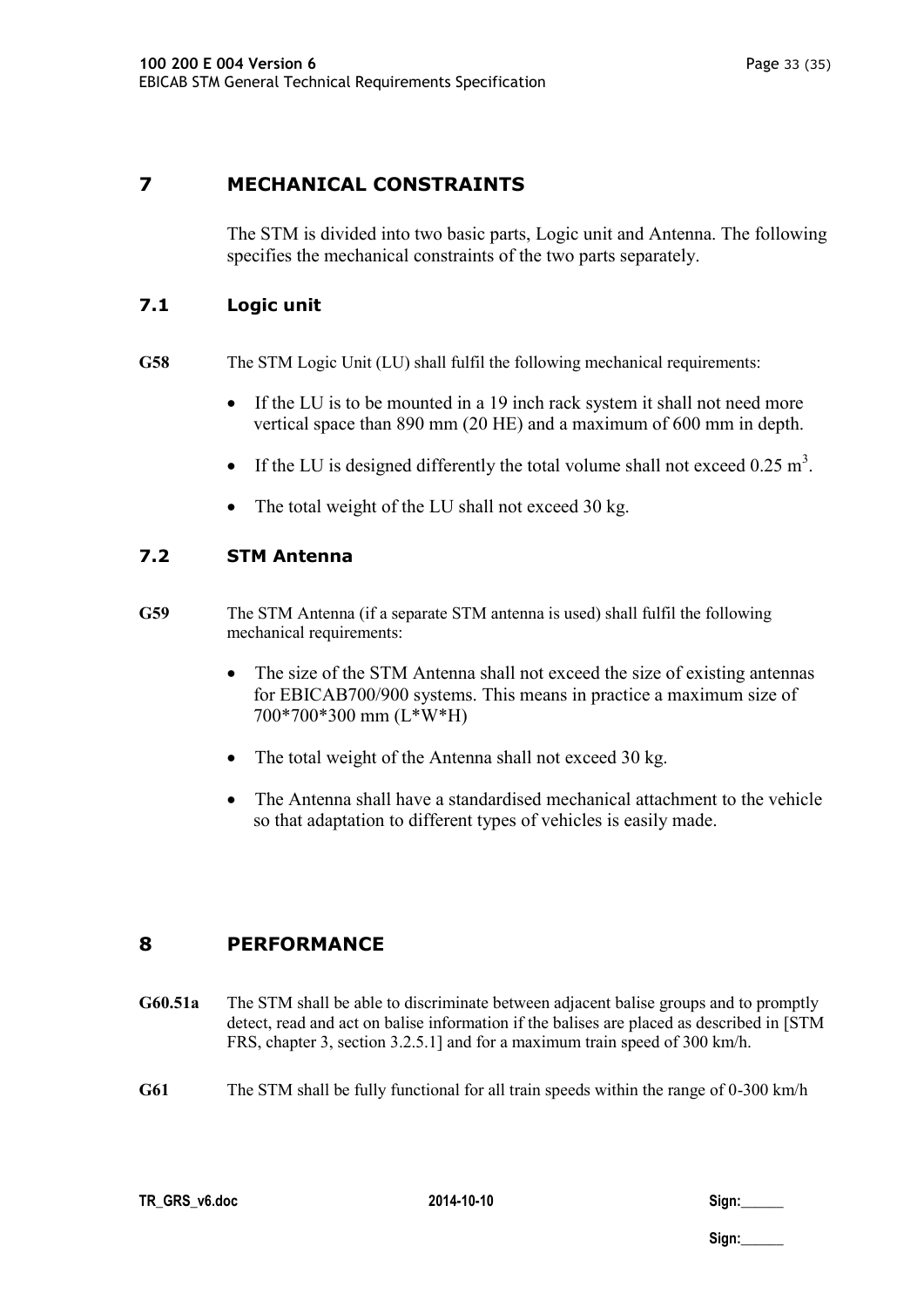(blank)